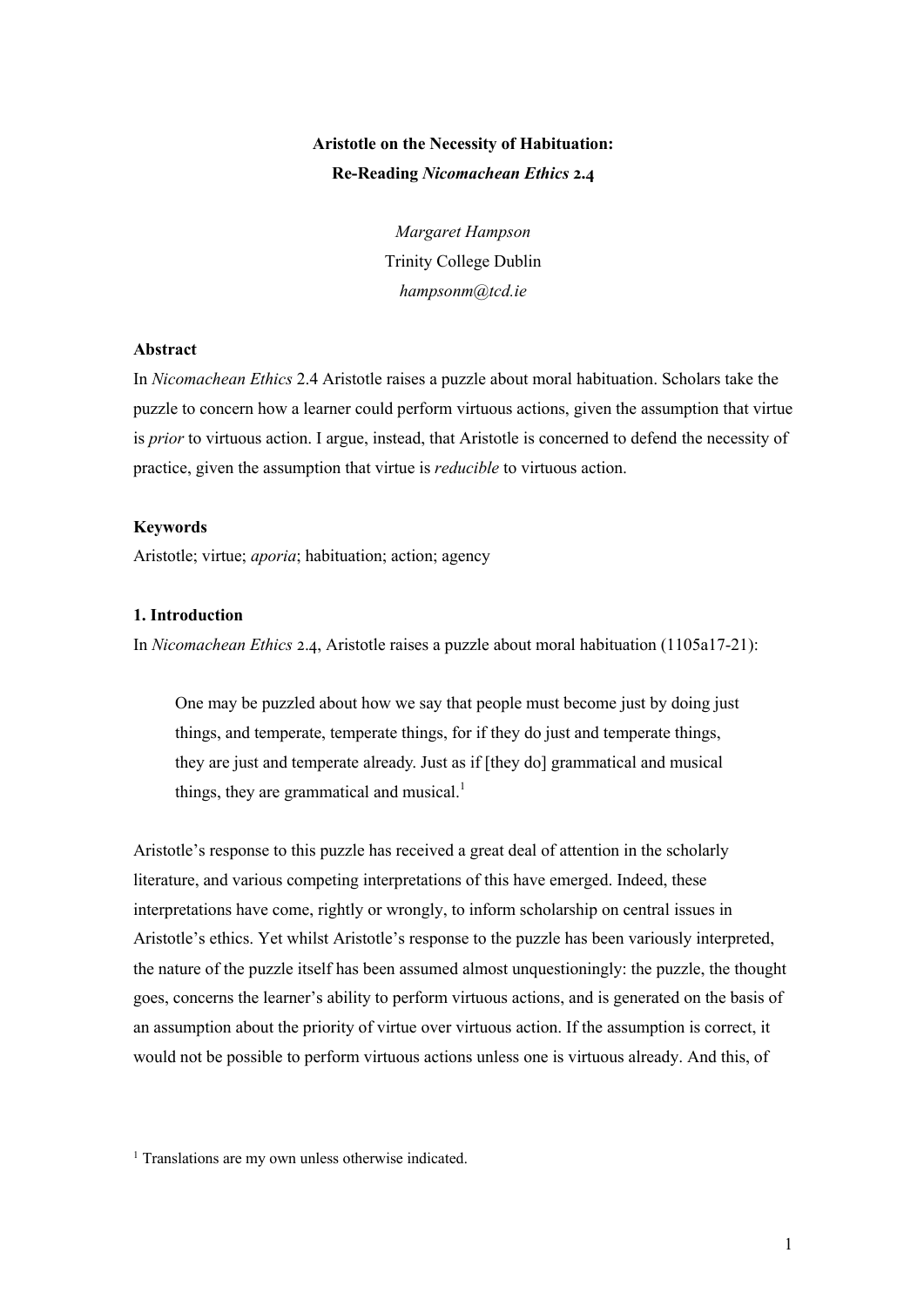course, conflicts with a claim at the core of Aristotle's account of moral habituation, that we *become* virtuous *by* performing virtuous actions.

I believe, however, that scholars have consistently misidentified the nature of the puzzle Aristotle is raising and, correspondingly, have misidentified the form of Aristotle's solution. The puzzle, as indicated, is typically taken to concern the learner's ability to perform virtuous actions, but I will argue, on the contrary, that we should instead see Aristotle as concerned to show why practising virtuous actions is necessary for becoming virtuous. My disagreement with the traditional reading of the puzzle, though, does not come down to a mere difference in emphasis but turns on the important matter of the assumption motivating the puzzle. On the traditional reading, Aristotle's imagined opponent claims that it is not possible to perform virtuous actions unless one is virtuous already, and does so on the basis of the assumption that virtue has explanatory priority to virtuous action. By contrast, I will argue that we should take Aristotle's opponent to be asking why a process of habituation should be necessary, on the assumption that to be virtuous just is to be someone who performs virtuous actions.

These are very different readings of the passage, but let me point straightaway to what I think is one reason not to be satisfied with the traditional and standard reading. For it is not only that Aristotle does not think that we need to be virtuous already in order to perform virtuous actions;<sup>2</sup> rather, it is questionable whether he thinks that the assumption that we *do* need to be virtuous in order to perform virtuous actions is sufficiently plausible to generate a serious *aporia* – and this, we shall see, is how he frames the passage.

The reading I shall defend, and set against the traditional and standard reading, not only fits better with Aristotle's own presentation of the puzzle but enables us to provide a more satisfactory reading of Aristotle's response and the logic of his argument. This is not, however, merely a matter of challenging an unquestioned assumption in the interpretation of Aristotle, or of offering a reconstruction of the logic of an argument – although that is one aim of this paper. For, once we recognise that Aristotle is concerned in *NE* 2.4 not with the learner's ability to perform virtuous actions but, rather, with why it should be necessary to *practise* virtuous actions in order to become virtuous, this naturally and cogently leads to the posing of two further questions about the necessity of this process, each of which serves as a route to a deeper understanding of Aristotle's ethics.

Aristotle argues, in  $NE$  2.4, that practice of virtuous actions is necessary to achieve the three agential conditions that are constitutive of moral virtue. They are: that an agent acts knowingly, that she choose virtuous actions and choose them for their own sake, and that she do

<sup>&</sup>lt;sup>2</sup> That is, he does not think that our being virtuous is necessary for, and is that which alone explains, the possibility of our performing such actions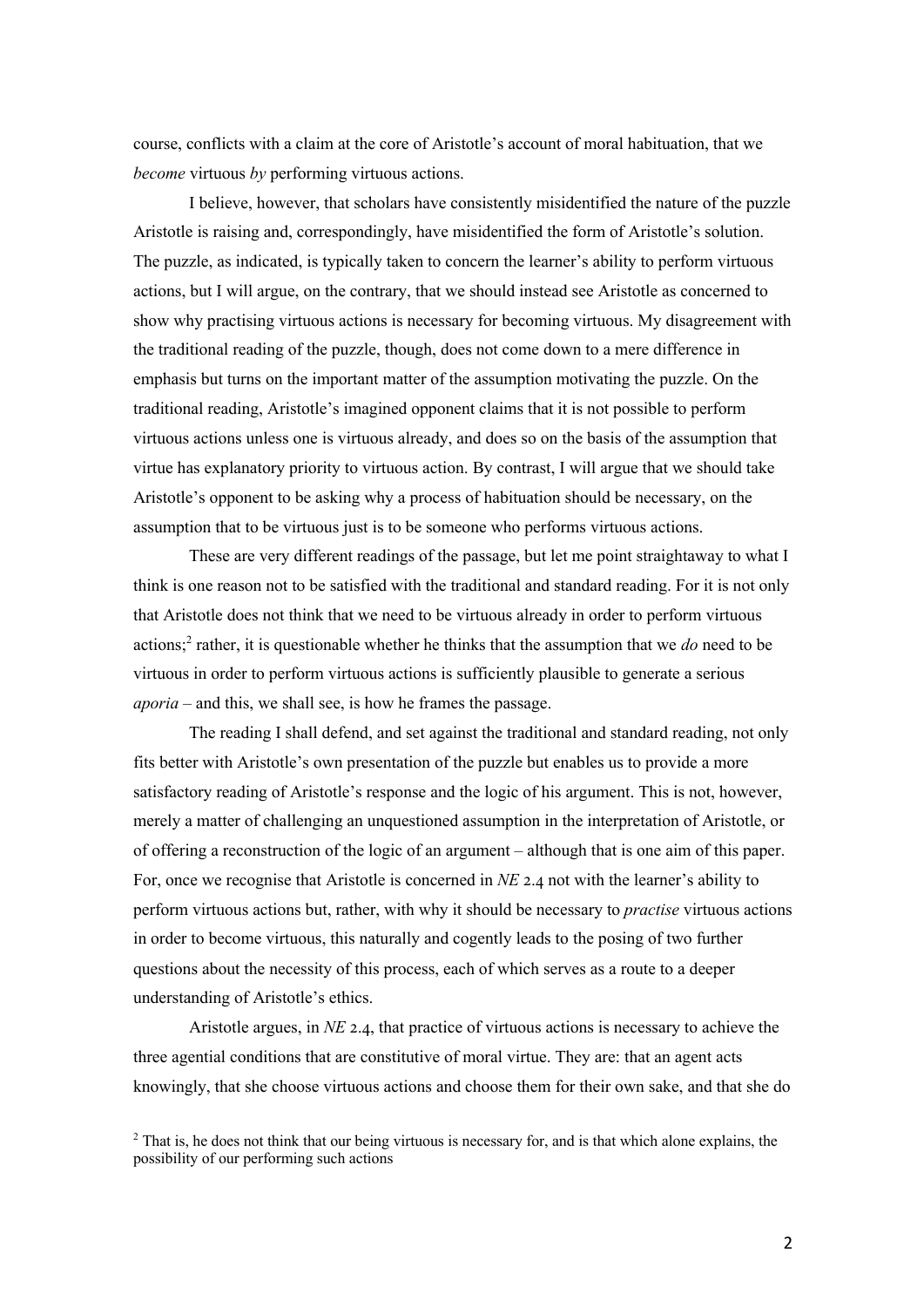so from a firm and unchanging state of character ( $\{10\}$ a $\{31-3\}$ ). However, it seems to me that we need to ask: (i) Why are these three agential conditions something we should *aim at meeting*, over and above simply performing virtuous actions? and (ii) Why is *practice* – that is, the very *doing* – of virtuous actions necessary for us to meet these conditions? Not only does the proposed reading of the passage lead naturally and cogently to the posing of these questions (which the traditional reading does not), but it also allows us to see that the materials with which the first question can be answered (and possibly, as a result, the second) are largely contained within this very passage.

#### **2. The Passage**

Before we turn to the interpretation of the puzzle, it will be helpful to have the full passage before us and to make some preliminary remarks about the structure of the puzzle and Aristotle's response.<sup>3</sup> The passage begins by stating a puzzle or *aporia* ( $\text{1105a17-21}$ ):

One may be puzzled about how we say that  $\lceil \cdot \rceil$  people must become just by doing just things, and temperate, temperate things, for  $\lceil 2 \rceil$  ii if they do just and temperate things, they are just and temperate already. [ii] Just as if [they do] grammatical and musical things, they are grammatical and musical.4

The claim labelled  $\lceil \mathbf{I} \rceil$  is a restatement of Aristotle's claim introduced in *NE* 2.1 that we become just by doing just things.<sup>5</sup> This claim was presented as relatively straightforward in *NE* 2.1, but Aristotle now recognises that his reader might find this claim puzzling, on the basis of the claim labelled  $\lceil 2 \rceil$  [i]: 'if they do just things, they are just already.'<sup>6</sup> This claim is taken to be analogous to (*hōsper*) – and perhaps even to derive analogical support from – the claim labelled [2] [ii] regarding skills. Aristotle does not need to be committed, himself, to the thought expressed in  $[2]$ , or to the assumptions which underlie it. But this must be sufficiently plausible

<sup>&</sup>lt;sup>3</sup> I add my articulation in square brackets, for ease of reference in what follows.

<sup>4</sup> ἀπορήσειε δ᾽ ἄν τις πῶς λέγομεν ὅτι δεῖ τὰ μὲν δίκαια πράττοντας δικαίους γίνεσθαι, τὰ δὲ σώφρονα σώφρονας· εἰ γὰρ πράττουσι τὰ δίκαια καὶ σώφρονα, ἤδη εἰσὶ δίκαιοι καὶ σώφρονες, ὥσπερ εἰ τὰ γραμματικὰ καὶ τὰ μουσικά, γραμματικοὶ καὶ μουσικοί. (Bywater 1894.)

<sup>&</sup>lt;sup>5</sup> 'The virtues we acquire by having acted first just as we do various sorts of skills. For the things we must do once we've learned [the skill in question] we learn by doing these things, men become builders, for instance, by building, and lyre-players by playing the lyre. Similarly, then, we become just by doing just things, temperate by doing temperate things, brave by doing brave things' (τὰς δ' ἀρετὰς λαμβάνομεν ἐνεργήσαντες πρότερον, ὥσπερ καὶ ἐπὶ τῶν ἄλλων τεχνῶν· ἃ γὰρ δεῖ μαθόντας ποιεῖν, ταῦτα ποιοῦντες μανθάνομεν, οἷον οἰκοδομοῦντες οἰκοδόμοι γίνονται καὶ κιθαρίζοντες κιθαρισταί· οὕτω δὴ καὶ τὰ μὲν δίκαια πράττοντες δίκαιοι γινόμεθα, τὰ δὲ σώφρονα σώφρονες, τὰ δ' ἀνδρεῖα ἀνδρεῖοι, 1103a31-b2).

<sup>6</sup> For the sake of brevity, I will speak in what follows only of 'doing just things'.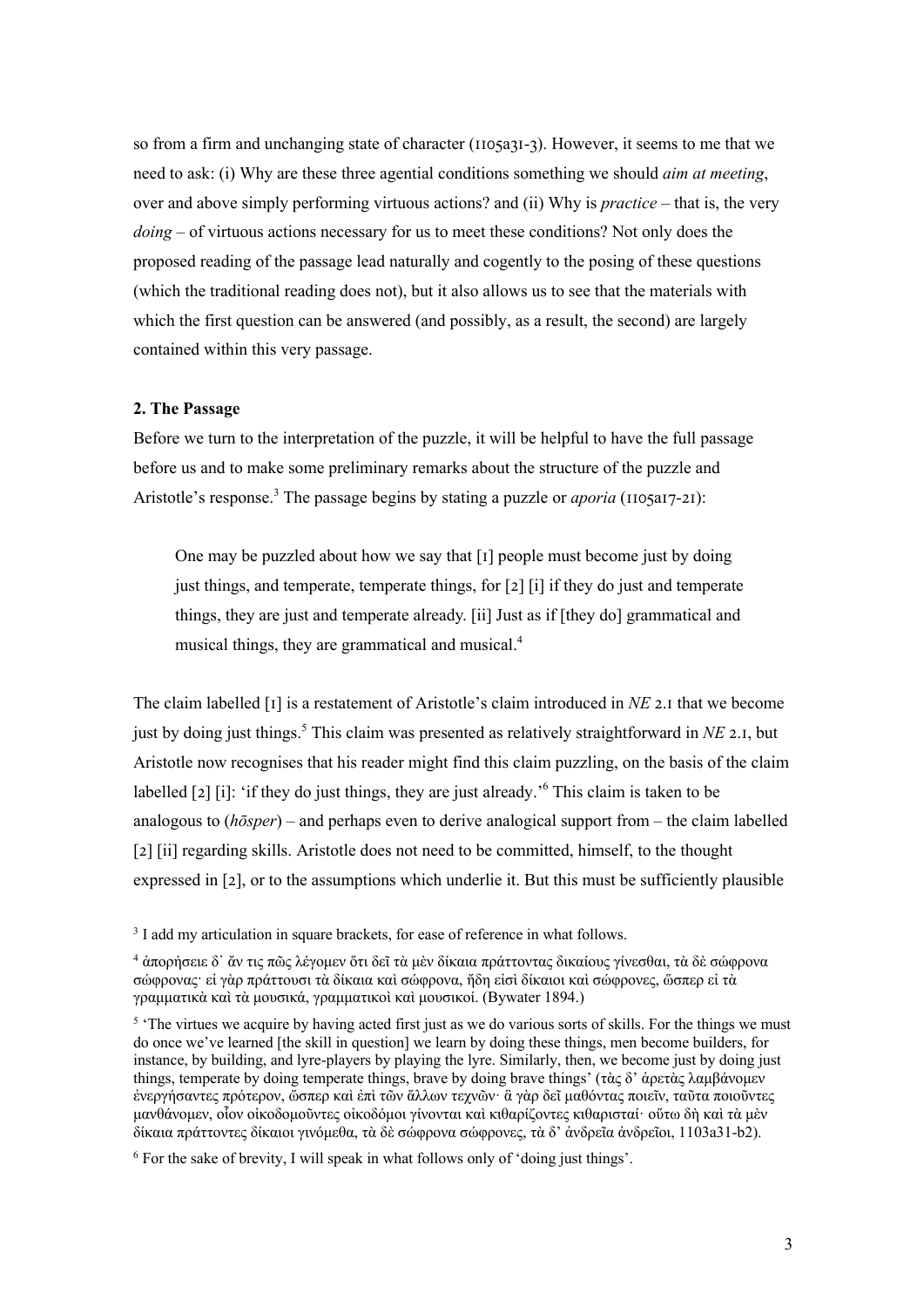to motivate the *aporia* – for this is what Aristotle calls it – and something Aristotle sees as worth engaging with*.* 

Aristotle's solution to the *aporia* is as follows ( $\text{1105a21-b12}$ ):

[A] Or is it not so in the case of skills? For it is possible to do something grammatical either by chance or under the instruction of another. [B] And so he will be proficient in grammar, then, if he does something grammatical and grammatically: that is, in accordance with the grammar inside him. [C] And yet the case of the skills is not like the case of the virtues, for what is produced by skill has its good in itself: and so it is sufficient that these things are produced having a certain quality. [D] But the things that are produced in accordance with the virtues are not justly or temperately done if they (simply) have a certain quality in themselves, but only if the agent also acts having a certain quality. [E] First, if [they act] with knowledge, next if [they act] choosing and choosing for its own sake, and third if they act firmly and unchangingly. [F] With regards to the other skills, these do not count for anything, except for knowing, but with regard to the virtues, knowing is of no or of little worth, but the others are not of little significance, but of all significance. [G] These [conditions] come about through doing just and temperate things many times. [H] And so we call things just and temperate, when they are such as the just and temperate person would do. [I] But the person who does these things is not just or temperate, but only if they act as just and temperate people act. [J] And so it is well said that the just person becomes so by doing just things and the temperate person by doing temperate things: and no one would ever become good without doing these things.<sup>7</sup>

 $^7$  ἢ οὐδ' ἐπὶ τῶν τεγνῶν οὕτως ἔγει; ἐνδέγεται γὰρ γραμματικόν τι ποιῆσαι καὶ ἀπὸ τύγης καὶ ἄλλου ὑποθεμένου. τότε οὖν ἔσται γραμματικός, ἐὰν καὶ γραμματικόν τι ποιήσῃ καὶ γραμματικῶς· τοῦτο δ' ἐστὶ τὸ κατὰ τὴν ἐν αὑτῷ γραμματικήν. ἔτι οὐδ' ὅμοιόν ἐστιν ἐπί τε τῶν τεχνῶν καὶ τῶν ἀρετῶν· τὰ μὲν γὰρ ὑπὸ τῶν τεχνῶν γινόμενα τὸ εὖ ἔχει ἐν αὑτοῖς· ἀρκεῖ οὖν ταῦτά πως ἔχοντα γενέσθαι· τὰ δὲ κατὰ τὰς ἀρετὰς γινόμενα οὐκ ἐὰν αὐτά πως ἔχῃ, δικαίως ἢ σωφρόνως πράττεται, ἀλλὰ καὶ ἐὰν ὁ πράττων πῶς ἔχων πράττῃ, πρῶτον μὲν ἐὰν εἰδώς, ἔπειτ' ἐὰν προαιρούμενος, καὶ προαιρούμενος δι' αὐτά, τὸ δὲ τρίτον ἐὰν καὶ βεβαίως καὶ ἀμετακινήτως ἔχων πράττῃ. ταῦτα δὲ πρὸς μὲν τὸ τὰς ἄλλας τέχνας ἔχειν οὐ συναριθμεῖται, πλὴν αὐτὸ τὸ εἰδέναι· πρὸς δὲ τὸ τὰς ἀρετὰς τὸ μὲν εἰδέναι οὐδὲν ἢ μικρὸν ἰσχύει, τὰ δ' ἄλλα οὐ μικρὸν ἀλλὰ τὸ πᾶν δύναται, ἅπερ ἐκ τοῦ πολλάκις πράττειν τὰ δίκαια καὶ σώφρονα περιγίνεται. τὰ μὲν οὖν πράγματα δίκαια καὶ σώφρονα λέγεται, ὅταν ᾖ τοιαῦτα οἷα ἂν ὁ δίκαιος ἢ ὁ σώφρων πράξειεν· δίκαιος δὲ καὶ σώφρων ἐστὶν οὐχ ὁ ταῦτα πράττων, ἀλλὰ καὶ [ὁ] οὕτω πράττων ὡς οἱ δίκαιοι καὶ σώφρονες πράττουσιν. εὖ οὖν λέγεται ὅτι ἐκ τοῦ τὰ δίκαια πράττειν ὁ δίκαιος γίνεται καὶ ἐκ τοῦ τὰ σώφρονα ὁ σώφρων· ἐκ δὲ τοῦ μὴ πράττειν ταῦτα οὐδεὶς ἂν οὐδὲ μελλήσειε γίνεσθαι ἀγαθός.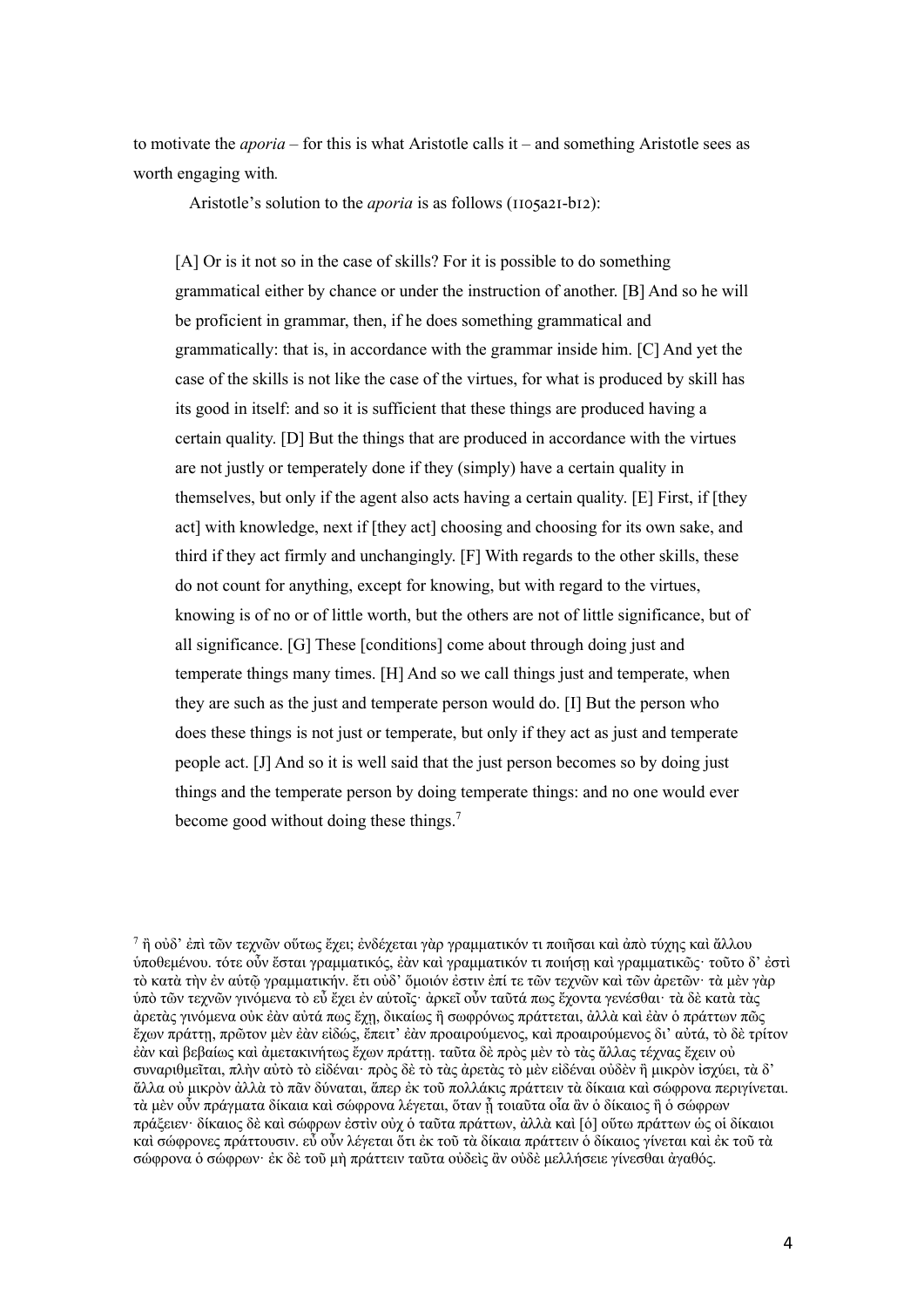It is worth noting that what Aristotle presents here is an argument, proceeding in a series of steps and terminating in the conclusion that his original statement, that we become just by doing just things, is 'well said'. We should expect, then, that each step of the argument will engage with the issues raised by the challenge and contribute to establishing the conclusion; this will be relevant when it comes to assessing the merits of the traditional reading and my own proposed reading of the passage.

His original statement thus defended, Aristotle concludes the passage with a comparison between those who have engaged in proper habituation and the many  $(110 \text{Sb12} - 18)$ :

But the many do not do these things, but rather taking refuge in *logos* they think that they are doing philosophy, and in this way will become decent, acting like those who are ill, who listen carefully to doctors, but do none of the things they prescribe. And so just as none of these treatments bring health to the body, nor will these (i.e. the many) philosophising in this way [bring health to] the soul.<sup>8</sup>

These final lines are not part of Aristotle's resolution of the *aporia,* but they are worth noting all the same, for they serve to underline Aristotle's concern in this passage. They offer contextual support, I believe, for the reading I propose.

# **C. The Traditional Reading**

It is generally assumed that the problem Aristotle poses in *NE* 2.4 has to do with the learner's ability to perform virtuous actions:

How can we do good acts if we are not ourselves good? (Ross 1949, 194)

We are inclined to say both (a) that we become virtuous by doing virtuous actions and (b) that, unless we are already virtuous, we cannot do virtuous actions. (Hardie  $\,1968, 104)$ 

But there seems to be a paradox. The moral virtues are said to be developed by training in the appropriate behaviour, but how can we develop them? To become

<sup>8</sup> ἀλλ' οἱ πολλοὶ ταῦτα μὲν οὐ πράττουσιν, ἐπὶ δὲ τὸν λόγον καταφεύγοντες οἴονται φιλοσοφεῖν καὶ οὕτως ἔσεσθαι σπουδαῖοι, ὅμοιόν τι ποιοῦντες τοῖς κάμνουσιν, οἳ τῶν ἰατρῶν ἀκούουσι μὲν ἐπιμελῶς, ποιοῦσι δ' οὐδὲν τῶν προσταττομένων. ὥσπερ οὖν οὐδ' ἐκεῖνοι εὖ ἕξουσι τὸ σῶμα οὕτω θεραπευόμενοι, οὐδ' οὗτοι τὴν ψυχὴν οὕτω φιλοσοφοῦντες.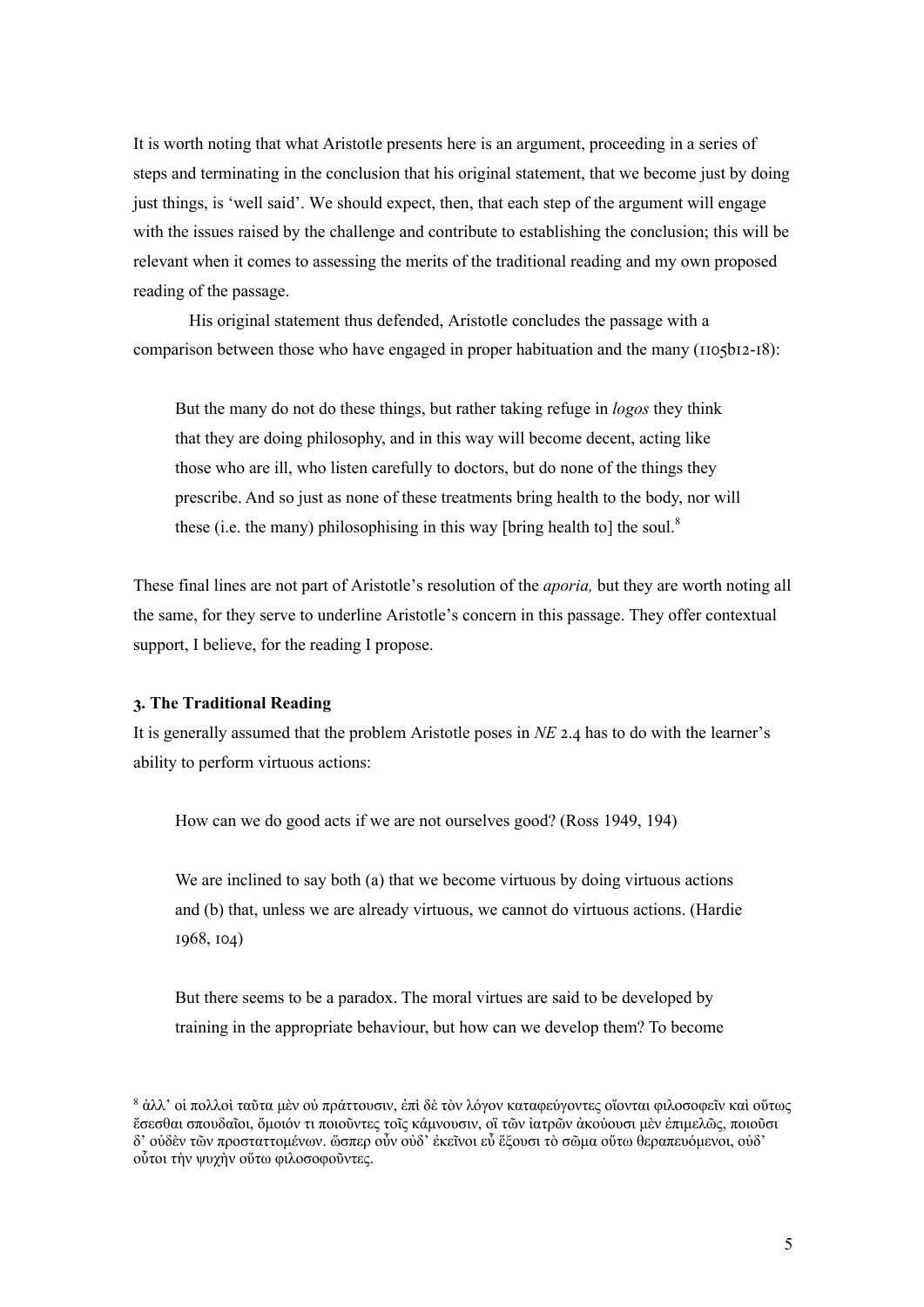brave, for example, we need to do brave things; but to do brave things don't we already need to be brave? (Hutchinson  $\lambda$ 995, 214)

Puzzle: how can we do right actions without being in the right state? . . .The puzzle arises because Aristotle has emphasised the similarity between the actions that we learn to do in habituation and the actions that we do when we are virtuous. We may suppose that if the actions are the same, their motive must be the same too, so that we can learn to be virtuous only if we already have the motive of the virtuous person. This is a practical analogue of the puzzle about learning that Meno raises at Plato (Meno 80a-e.) (Irwin 1999, 195)

A problem: how can one become just by doing just things if one is not just already. (Broadie and Rowe 2002, 299)

How can repetition of like actions give rise to a particular state, if possession of that state is necessary before one can perform such actions? (Vasiliou 2007, 50-I)

If repetition of similar actions gives rise to a corresponding state of character, but the state of character in question is necessary in order to perform actions of the relevant type in the first place, then it is unclear how habituation can occur.  $(Vasiliou 20II, I73)$ 

Then in II 4 he confronts a puzzle ( $\overline{1105a17}$ ) about this that someone might raise on the basis of the apparently sensible claim that to do just or temperate actions we must be already just or temperate. To solve the puzzle Aristotle introduces a distinction between doing just or temperate actions, which is possible without being just or temperate, and doing them as a just or temperate person would do them, which isn't. (Reeve  $20I4$ , p. li)

Concretely, Aristotle himself admits, in *NE* 2.4, 1105a17-21, that the claim that learners perform virtuous actions before having virtue gives rise to a potential objection concerning the priority of actions over dispositions: how can learners perform virtuous actions unless they are already virtuous? In other words, how can learners become virtuous by doing virtuous actions if being virtuous must be prior to doing virtuous actions? (Jimenez  $2016, 3$ )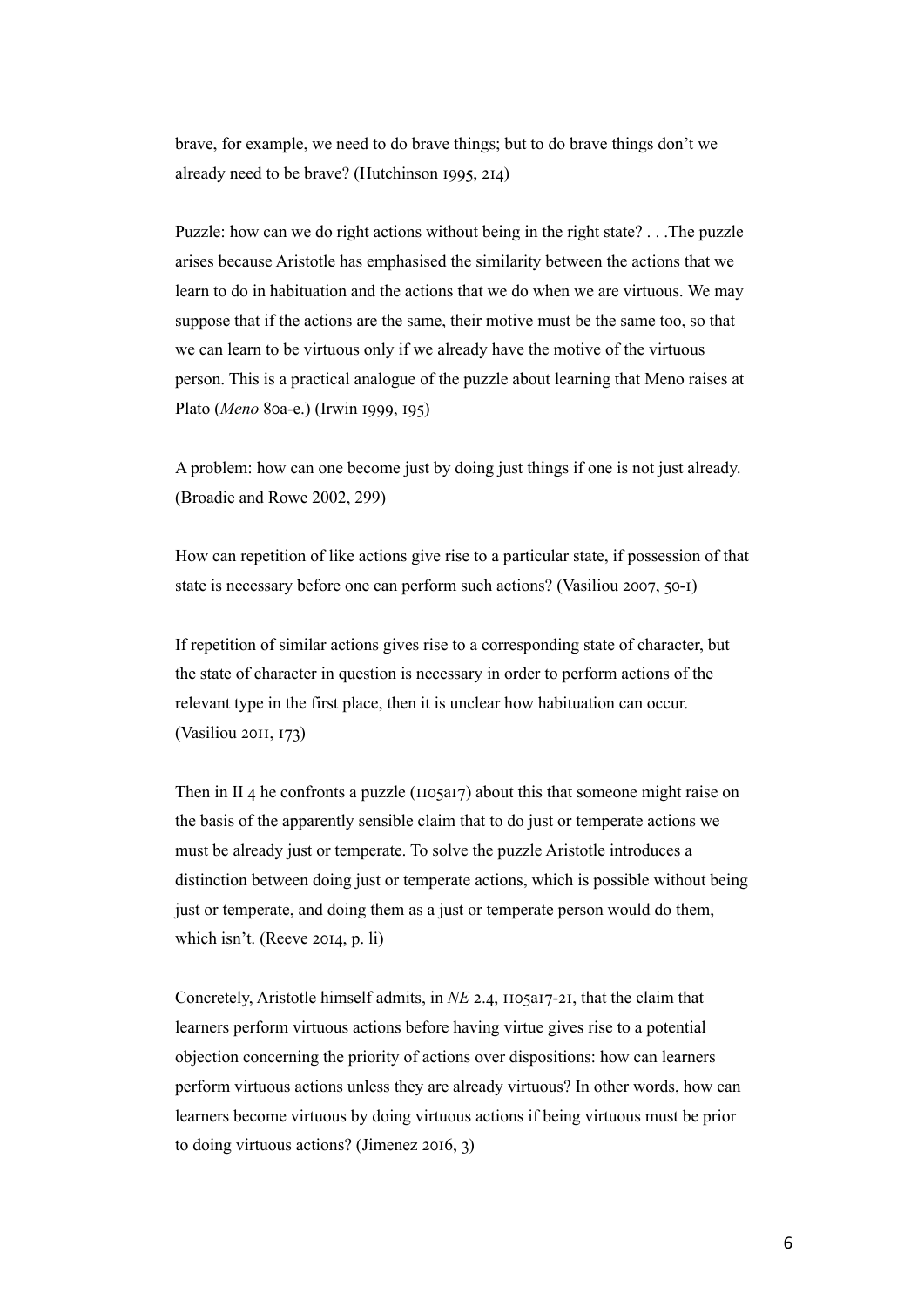A few remarks on these quotations will be helpful at this point for clarifying the traditional reading and bringing out the contrast with my own preferred reading of the passage, which I present in Section 5 below. As stated, these quotations signal a concern, on Aristotle's part, with the learner's ability to perform virtuous actions, as required for moral habituation. The possibility of doing so is called into question by the assumption that it is necessary to be virtuous in order to perform virtuous actions. It is important to note that this assumption is taken by these commentators to concern the explanatory priority of virtue: an agent can perform a virtuous action *only if*, and *because*, the agent was virtuous prior to the act. The assumption is *not* merely that being virtuous at a given time is a necessary condition of virtuous action at that time.

The priority assumption is made explicit by Jimenez, who clarifies that this is what is meant by asking 'how can learners perform virtuous actions unless they are already virtuous?', and is all but explicit in Vasiliou's statements that the possession of a state of character is necessary *before* one can, and *in order to*, perform actions of the relevant type. But I take the explanatory nature of the assumption to be evident in the quotations from other commentators too, as we can see from their use of constructions such as 'in order to', 'unless we are already', already need to be', and from their focus on the possibility of performing actions of a certain sort. For on their most natural reading, these formulations indicate that the performance of virtuous actions is *dependent* on the possession of virtue and that the latter is what explains the possibility of the former. Irwin's reading of the puzzle as a practical analogue of Meno's paradox, where the possession of knowledge is posited as a *prerequisite* for inquiry and accounts for its possibility, also suggests the relevant priority. Hutchinson, meanwhile, explains that Aristotle's solution involves the thought that 'we first practise under the guidance of another person, which *enables* us to do the appropriate thing without yet having the skill' (1995, E\F; emphasis added), suggesting that Hutchinson takes the imagined objector to suppose that virtue is what *enables* one to perform virtuous actions.<sup>9</sup> Indeed, no commentator within this tradition, to my knowledge, explicitly suggests that the puzzle stems purely and simply from the

<sup>9</sup> Likewise, it is hard to make sense of Broadie and Rowe's question 'how can one *become* just by doing just things if one is *not* just already?' (emphasis added), unless their supposition is that virtue is what *explains* the possibility of performing virtuous actions. For, if their supposition is, purely and simply, that virtue is a necessary condition of virtuous action, then what would surely be puzzling is how one could *become* just by doing just things, if one *is* just *already,* not how one could *become* just by doing by just things if one *is not* just already. I also take the natural reading of Ross's question to imply that being good is what explains the possibility of performing good acts.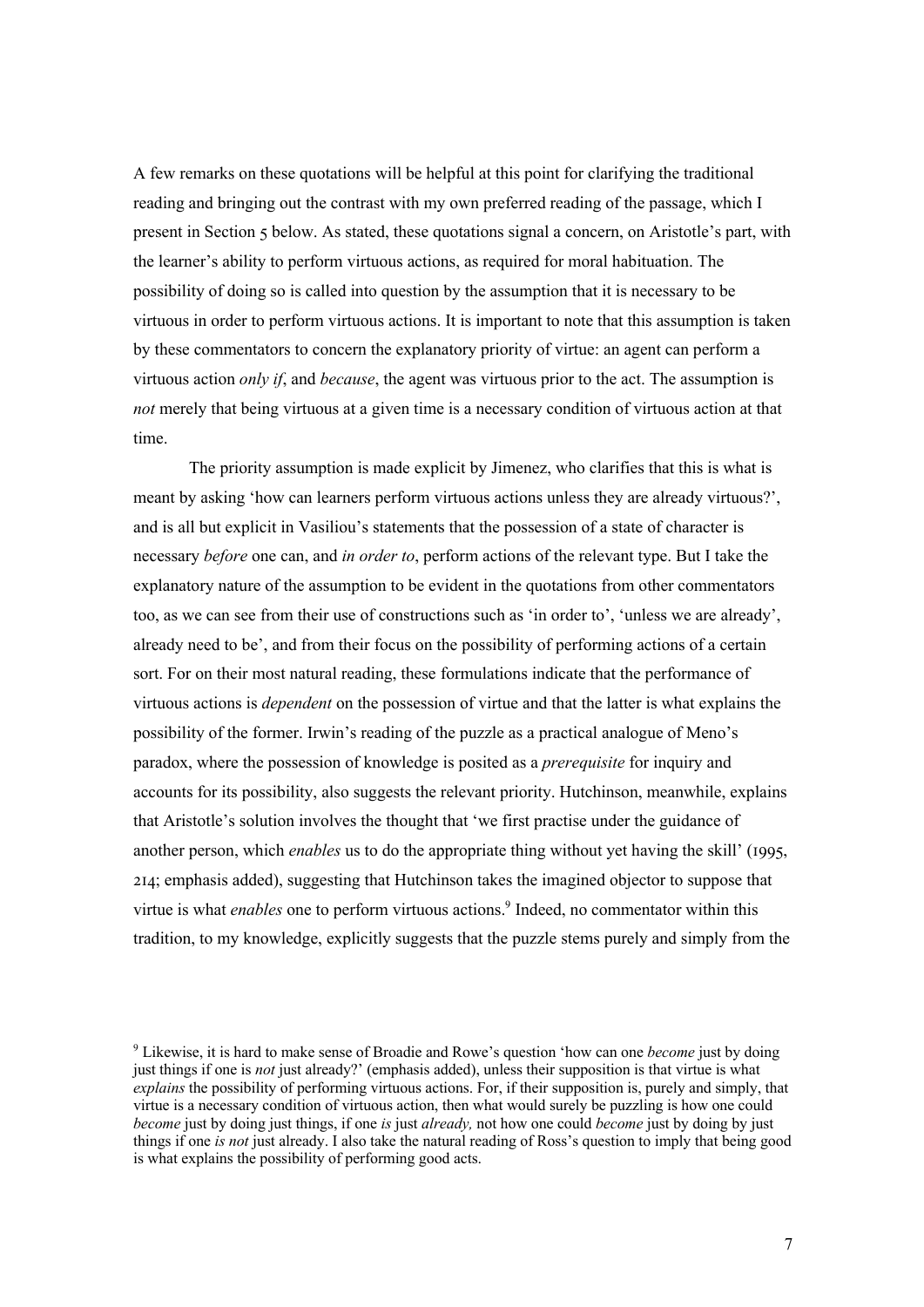claim that virtue is a necessary condition of virtuous action – that is, without any reference to the question of explanatory priority.<sup>10</sup>

The problem, then (on the traditional reading), is how it could be possible to become virtuous by performing virtuous actions, if one needs to be virtuous in order to perform virtuous actions, and the possession of virtue is what explains the possibility of performing such actions. A learner – that is, one who is in the process of acquiring virtue – seemingly cannot perform virtuous actions, since she is not yet virtuous. And this, of course, poses a problem for Aristotle's claim that we become virtuous *through* the practice of virtuous actions, for this requires that one can perform virtuous actions prior to the possession of virtue. In order to resolve this *aporia,* it is supposed that Aristotle must either deny that one must already be virtuous in order to perform virtuous actions, entailing the denial of  $[2]$ , or grant this assumption and show that the actions of the learner are not strictly virtuous actions (in effect, qualifying  $\left[1\right].$ <sup>11</sup>

For much of the last century, scholars took Aristotle to accept the assumption motivating the problem – namely, that one must be virtuous already in order to perform virtuous actions – and to resolve the *aporia* by showing that the actions of a learner are not 'genuinely' virtuous.<sup>12</sup> This interpretation of Aristotle's solution, however, rests on the mistaken assumption that the conditions listed in [E] – the three agential conditions, which a learner does not meet – are conditions on an action counting as 'virtuous'. But as more recent commentators have noted, these conditions are in fact conditions on an action counting as 'virtuously performed'; and Aristotle nowhere denies that a learner performs virtuous actions. Indeed, his conclusion that 'it is after all well said that we become just by doing just things', would seem to affirm that the learner does indeed perform virtuous actions. These more recent commentators have concluded that Aristotle instead resolves the *aporia* by denying that it is necessary to be in a given state in order to perform the actions that correspond to that state, and showing that it is, after all, possible for a learner to perform virtuous actions as required for successful habituation.

On this interpretation, Aristotle begins his response by considering whether the claim that 'if one does F things, one is F already' is true in the case of skills, since skills, he has just

 $10$  Note that if the commentators within this tradition were taking the assumption of a necessary condition, and without reference to the question of explanatory priority, to be that which explains the supposed impossibility of practice, then there is an onus to clarify their position and explain what they take to be the assumption motivating the puzzle.

 $11$  For the latter view, see Stewart 1892, 183; Ross 1949, 149; Hardie 1968, 104-5; Williams 1995, 14. For the former, see Jimenez 2016, also Vasiliou 2007.

<sup>&</sup>lt;sup>12</sup> The assumption that Aristotle endorses the view that virtue is prior to virtuous action is often taken as a clear indication of his status as a virtue ethicist. For a recent challenge to the conception of Aristotle as a virtue ethicist, see Aufderheide 2017.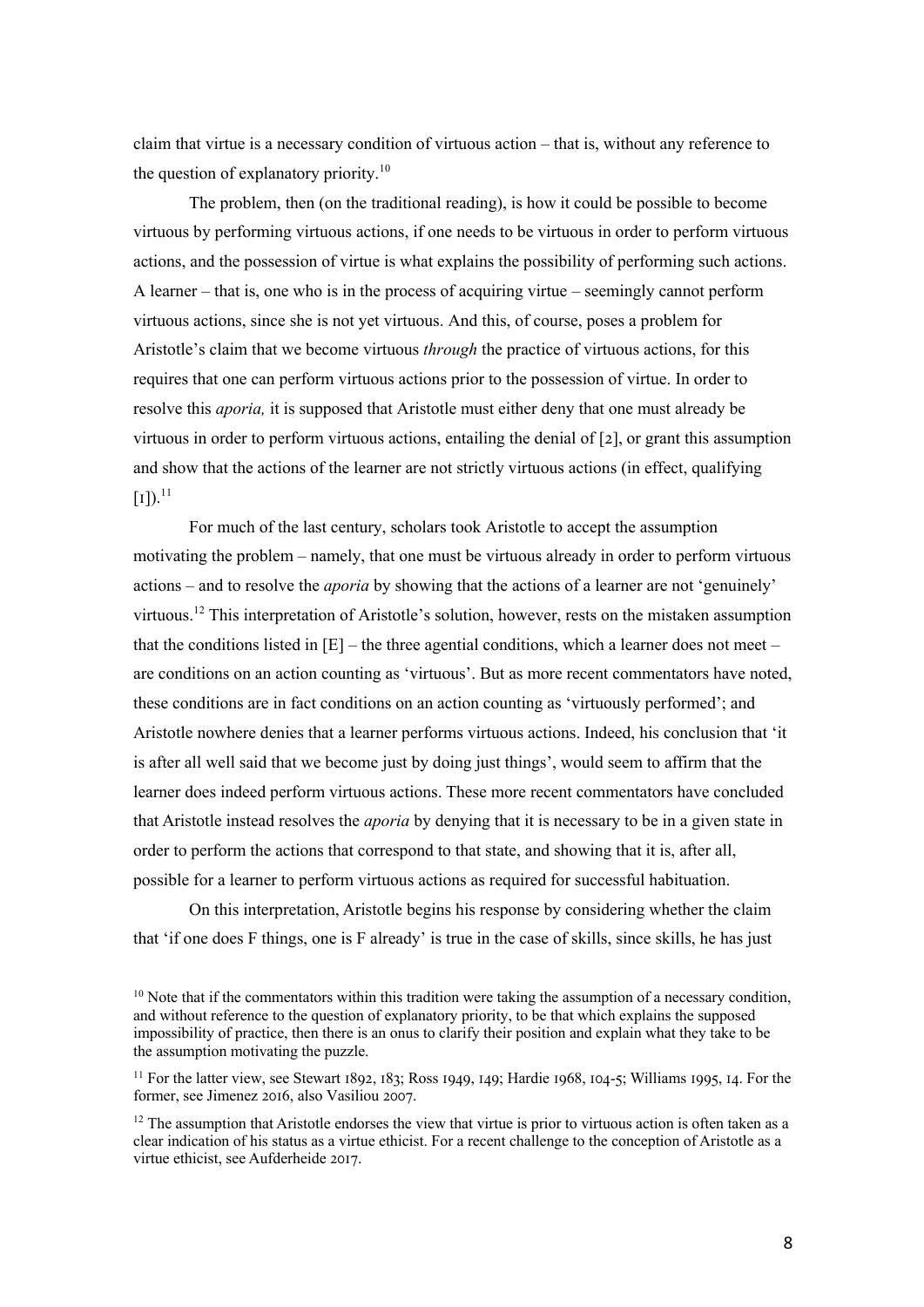implied, are analogous in a relevant sense to the virtues. He points out in [A] that in the case of grammar, it is possible to do something grammatical (*grammatikon ti poiēsai*) either by chance or under instruction. Advocates of the traditional reading take Aristotle's point to be that it clearly *is* possible to perform the actions characteristic of a given state without being in that state (i.e. by chance or under instruction). If we follow the same reasoning in the case of the virtues, we are thus able to disarm the challenge to the claim that we become virtuous by performing virtuous actions: we are surely also familiar with examples of people who are not virtuous, but can perform virtuous actions. It is therefore possible to practise virtuous actions without yet being virtuous, and Aristotle's account of moral habituation is thus defended.

## **;. Three Problems with the Traditional Reading**

#### *@.A. First problem*

The reading does not fit immediately and straightforwardly with Aristotle's presentation of the problem.

As the list of proponents and their paraphrasing of the puzzle make clear, the traditional reading of the passage is ubiquitous in the scholarly literature. Indeed, it is something of a cornerstone of introductions to Aristotle's ethics. Perhaps because the traditional reading is so familiar, and so frequently paraphrased in the scholarly literature, it is easy to overlook the fact that the paraphrasing of the challenge does not match Aristotle's own presentation. As it is paraphrased by critics in this tradition, Aristotle asks 'how is it possible to become just by doing just things, if we must already be just in order to do such things?' But this is not what Aristotle says. Aristotle asks 'how we can say' (*pōs legomen*) that 'it is necessary (*dei*) to do just things to become just'. This indicates that, as it appears, the traditional paraphrase gets the modality wrong in Aristotle's formulation: where Aristotle asks why something is necessary, or why it may be said to be necessary, the paraphrase has him ask how it is possible. Furthermore, the traditional paraphrase has Aristotle's clause [E], 'if they do just things, they are just already (*ēdē eisi dikaioi*)', say that, '*in order to* perform a just action, one *must* be just already'. But the *dei*  in clause  $[I]$  does not qualify this clause, nor is there anything that corresponds to the English 'in order to' – all Aristotle says in it is that one who performs a just action is *ēdē* just.

At no point, then, does Aristotle say that 'one must already be just in order to perform just actions', nor does he explicitly call into question the learner's ability to perform virtuous actions; to this extent, then, the traditional reading appears to mischaracterise the puzzle. On Aristotle's own presentation of the puzzle, he is asking why it should be necessary that we become virtuous by doing virtuous things, given that it follows from the agent's performance of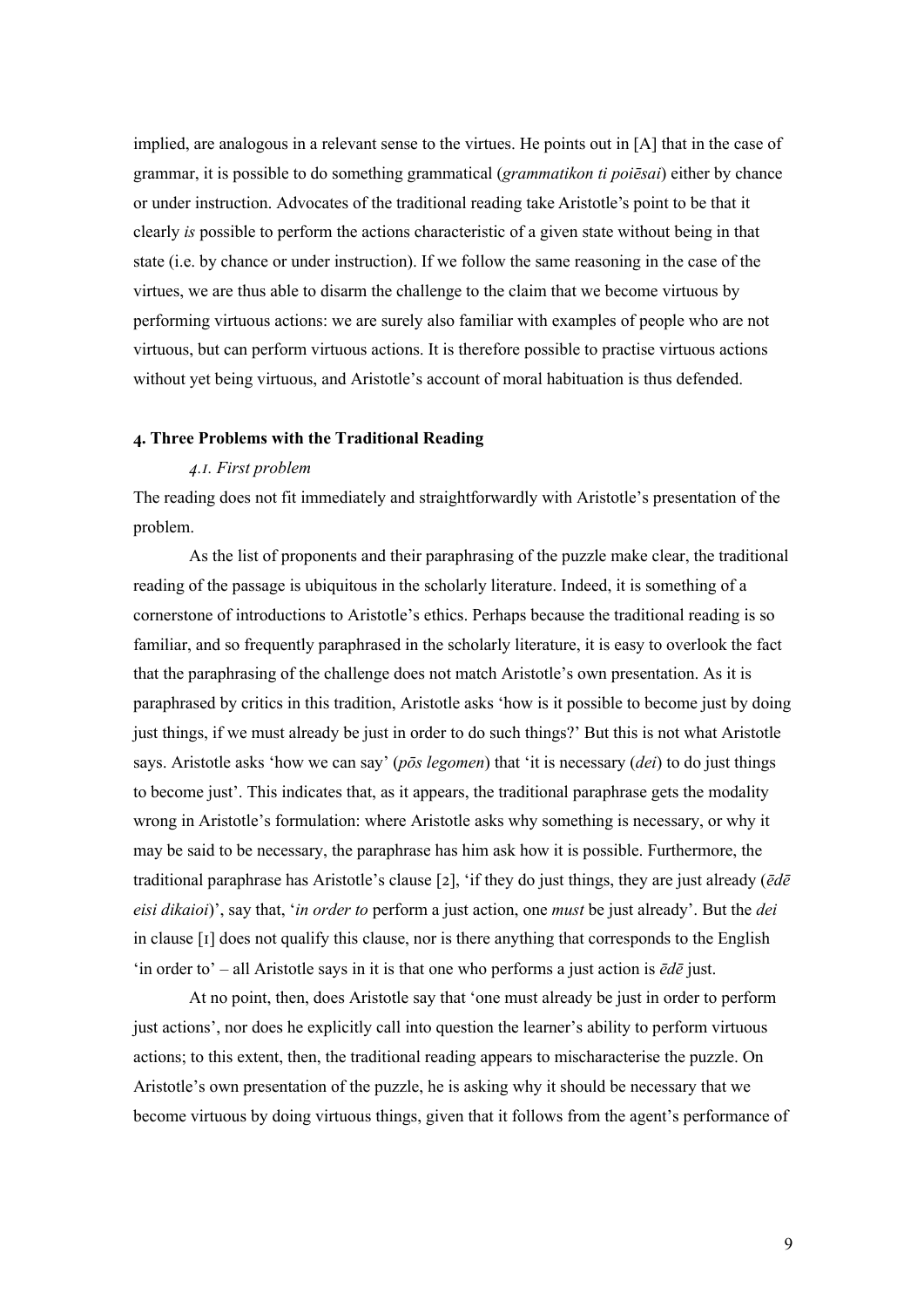virtuous actions that she is  $\bar{\epsilon}d\bar{\epsilon}$  virtuous.<sup>13</sup> In order to show that the traditional reading is compatible with the puzzle as Aristotle presents it, a defender of this reading must argue that the assumption that virtue has explanatory priority to virtuous action is what *motivates* the claim that 'if they do just things, they are just already'. The thought here (on behalf of the traditional reading) would be that, if it is the case that one must already be virtuous in order to perform virtuous actions, then if a person did perform a virtuous action she must indeed be virtuous.

The challenge, then, is to show that this assumption is clearly the assumption that underpins the claim 'if they do just things they are just already'. One reason for doubt, however, is Aristotle's emphasis in the puzzle (and surrounding context) on the issue of why habituation is necessary. For if the priority assumption is what motivates the puzzle, we might wonder why Aristotle emphasises the challenge that this poses to the necessity of habituation, rather than emphasising – as commentators in this tradition do – what would seem to be the principal issue, namely that the performance of virtuous actions, by a learner, would be impossible. This is not to say that the question of why habituation should be necessary, for one who *is* virtuous already, does not arise, but that it is surely of secondary importance to the more pressing issue of how a *learner* (who is, after all, the focus of *NE* 2.1-3) could ever perform virtuous actions as required for *becoming* virtuous.

# *@.D. Second problem*

The reading fails to make sense of the *aporia* and show this to be something worth engaging with.

A no less significant problem for the traditional reading is that it fails to make sense of Aristotle's thought that his reader may be genuinely puzzled (*aporēseie d'an tis*) by his claim that we become just by doing just things, and it fails to make sense of why this puzzlement is something worth engaging with. To be sure, if it were the case that one could perform virtuous actions only if, and because, one is virtuous already, there would be a genuine threat to the possibility of habituation, since a learner (who is not yet virtuous) would be unable to perform virtuous actions. Yet it is doubtful, given the nature of Aristotle's response to the challenge, that

<sup>&</sup>lt;sup>13</sup> It might be argued that, insofar as the traditional reading claims that it is a necessary condition for the performance of virtuous actions that one is virtuous, this is simply another way of putting the claim that virtuous action is sufficient for the possession of virtue, as implied by clause  $[2]$ . Yet we have already seen that the traditional reading is committed to something stronger than the claim that virtue is a mere necessary condition for the performance of virtuous actions; it is committed to the explanatory priority of virtue over virtuous action. This stronger claim is not equivalent to the sufficiency claim, for (as indeed I will argue) it is possible that the performance of virtuous actions is sufficient for virtue without it being the case that the possession of virtue is what explains the possibility of performing such actions. I thank the anonymous reader for pressing this issue and obliging me to clarify this point.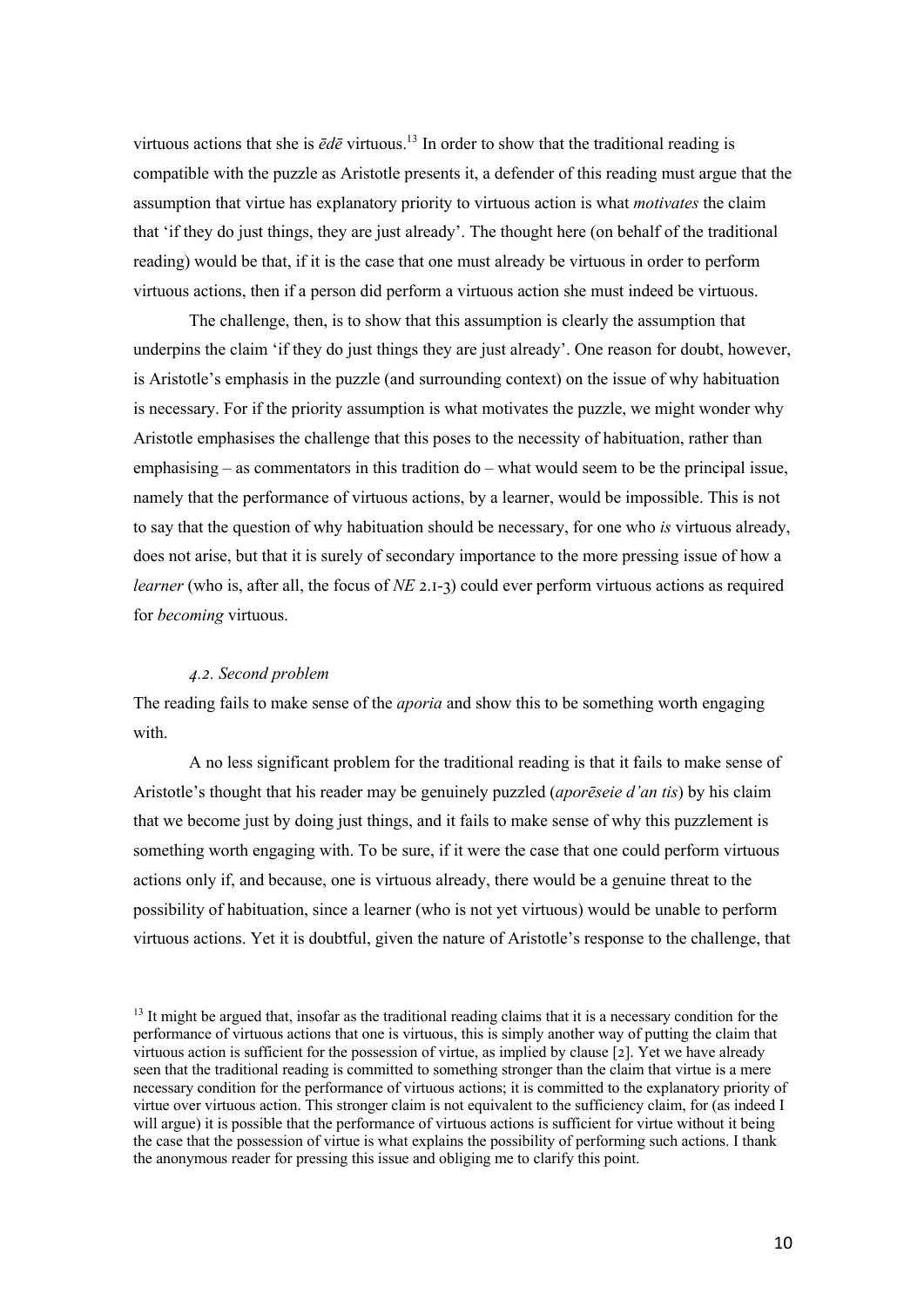he could take this to be an assumption that his reader seriously entertains. As many commentators have noted, Aristotle formulates the objection as one that affects both the case of virtue and the case of skill, and he responds by *immediately* producing a counterexample in the case of skills. His response thus works (on the traditional reading) either by showing that the more general assumption that it is necessary to be F in order to do F things is false, or by inviting us to see that 'we are [also] *familiar with examples* of people who are not virtuous but are able to act "according to the virtues" – i.e. to produce outcomes that are stereotypical of the virtues' (Jimenez 2016, 12, my emphasis). At any rate, that a counterexample to the motivating assumption is so readily available makes it unclear, first, why Aristotle would take his reader to suppose that it is not possible to perform the actions corresponding to a given state before one is in that inner state. Who would ever have doubted that it is possible?

Furthermore, that the challenge is resolved so immediately appears at odds with the posing of a genuine *aporia.* The traditional reading, in effect, has Aristotle ask 'How could a learner perform virtuous actions, since one must be virtuous already in order to perform virtuous actions?' and to respond – albeit by way of an analogy with skills – by pointing out that it is clearly not necessary to be virtuous already in order to perform such actions, as evidenced by the case of chance or acting under instruction. Beyond the appeal to the analogy with skills, this response scarcely engages with the *aporia* and, indeed, little philosophical work seems to be required to resolve it.<sup>14</sup> These issues cast significant doubt on whether proponents of the traditional reading have correctly identified the assumption motivating the *aporia*.

### *@.I. Third problem*

Aristotle's response is not clearly relevant to the issues raised in the problem and to establishing his conclusion.

Since [A] appears to be sufficient to respond to the challenge on the traditional reading (whether by undermining the general assumption that in order to do F things one must be F already, or by inviting us to think of similar and familiar counterexamples in the case of virtues), it also makes it difficult to understand why Aristotle continues as he does. Various commentators have asked why Aristotle does not conclude his argument here, or immediately

<sup>14</sup> Nor is it clear how by engaging with this *aporia* Aristotle advances his argument. A defender of the traditional reading, it is true, might argue that in raising the *aporia* Aristotle can show *how* it is possible to perform just actions before one is just – with the emphasis on *how* still within the modality of possibility. This line is defended by Jimenez 2016, 12-15. But this still does not fit with Aristotle's presentation of the puzzle. For, as we saw when noting that the traditional reading gets the modality wrong, Aristotle does not ask *how it is possible* to perform just acts before one is just.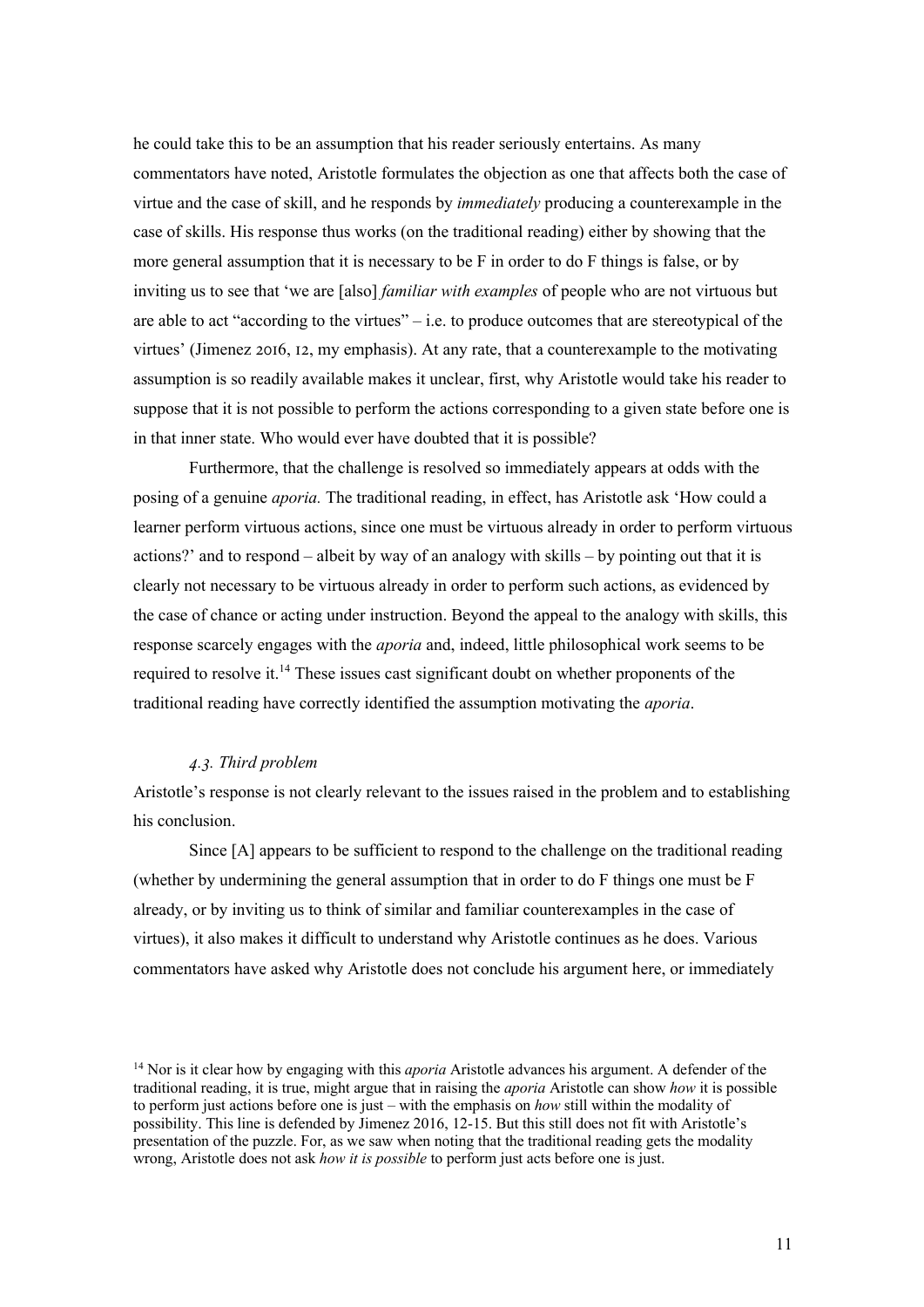show that the same is true of the virtues.<sup>15</sup> In particular, commentators have wondered why Aristotle goes on to discuss a disanalogy between virtues and skills at [C], and they are obliged to explain either that from the disanalogy onwards Aristotle is presenting an entirely new argument, or that Aristotle is adding a further argument as if 'to be on the safe side'.<sup>16</sup> In the following section I will show how the proposed reading can make sense of the disanalogy, and how this forms part of one sustained argument, each step of which is required to establish the conclusion that Aristotle's original statement is 'well said'. For the present, however, I want to draw attention to another puzzling feature of Aristotle's response (on the traditional reading), which to my knowledge has not been noticed by commentators.

Whilst [A] is certainly relevant (if disappointingly quick) as a response to the *aporia*, it is puzzling, on the traditional reading, why Aristotle should go on to make claim [B]: 'And so he will be grammatical, then, if he does something grammatical and grammatically: that is, in accordance with the grammar inside him.' This is not only because [A] appears sufficient to establish Aristotle's conclusion, but because claim [B] appears simply irrelevant if Aristotle is concerned with whether a learner could perform virtuous actions without yet being virtuous, and wishes to expose as false the assumption that it is necessary to be in a given inner state in order to perform the actions that correspond to that state.<sup>17</sup> The problem, on the traditional reading, should invite reflection on what the requirements in fact are for performing virtuous and skilled actions: is it or is it not the case that we need to be virtuous in order to perform virtuous actions? But [B] is primarily a claim about what it is to be a person of a certain sort, not what is required

<sup>&</sup>lt;sup>15</sup> For example, Jimenez takes Aristotle to disarm the challenge immediately, but then wonders why Aristotle does not conclude there and continues as he does. It is put to me (by the anonymous reader) that further argumentation may be required to show that virtue is relevantly similar to skills in order to show that challenge can be disarmed in the case of virtues. I take it that on Jimenez' reading, the ready availability of similar counterexamples in the case of virtues negates the need for such further argumentation, and hence the fact that Aristotle does not conclude here remains puzzling. (Thus, Jimenez argues that Aristotle's initial response is merely his formal solution to the puzzle, whilst the rest of the passage is his 'full' response, showing *how* habituation works; see n. 14 above). But even if we supposed, contra Jimenez's reading, that we are not immediately invited to think of similar and familiar examples in the case of virtues and that further argumentation is required to show that the virtues are indeed relevantly similar to skills, this latter suggestion becomes strained when we consider that what follows is a discussion of the differences, not the similarities, between virtues and skills, Of course, it is true that showing the relevant similarities may involve discussion of the ways in which the cases are dissimilar, but we would expect Aristotle to eventually assert that the cases are analogous in the relevant respect and to make the same point as [A] for the case of the virtues.

 $16$  See Jimenez 2016, 17; Irwin 1999, 195; Broadie 1991, 83. Irwin takes Aristotle to be adding a new and independent argument which challenges the thought that the virtues are analogous to skills in the relevant way. I do not disagree with Broadie's or with Irwin's more general observations about the content of the disanalogy; on my reading, however, the disanalogy is not a new or separate argument, but contributes directly to establishing Aristotle's conclusion in the one sustained argument.

<sup>&</sup>lt;sup>17</sup> Note, then, that Jimenez' distinction between a 'formal' and 'full' solution to the puzzle, which is intended to make sense of [C] onwards, fails to make sense of the content of [B].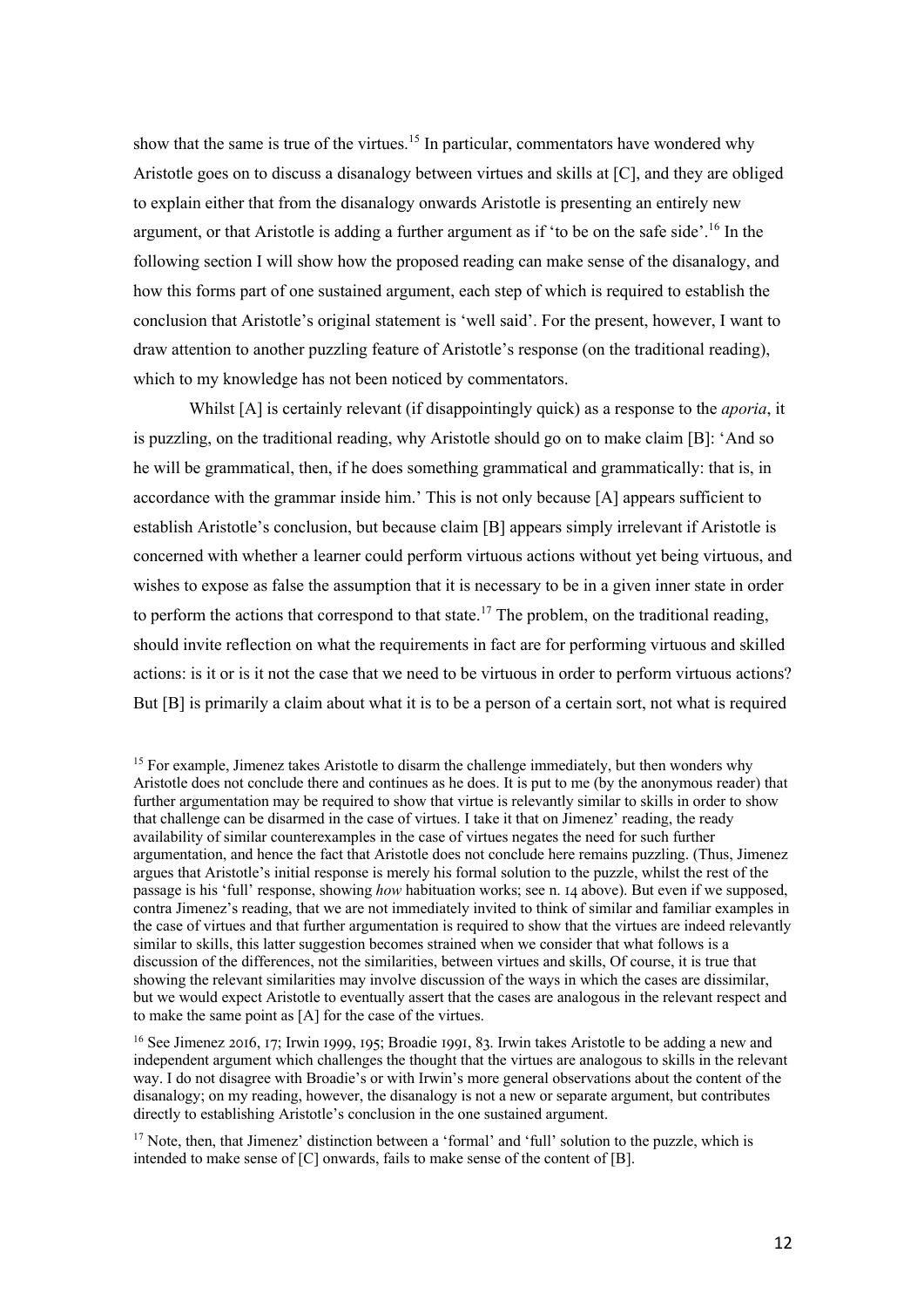in order to perform certain sorts of actions. It is thus unclear why Aristotle tells us here about what it is to be a person of a certain sort, when the puzzle (on the traditional reading) is ultimately concerned with the learner's ability to perform virtuous actions.

Ultimately, all three problems faced by the traditional reading come down to a mismatch, as it were, between the nature of the challenge Aristotle is thought to be posing on the traditional reading – where that includes the assumption motivating this challenge – and either his own presentation of the challenge or the way in which he responds. We have good reason, then, to reconsider the nature of the challenge Aristotle is posing; when we do, we will find that his response is not only relevant to resolving the *aporia* but philosophically enlightening too.

# **E. The Proposed Reading**

I propose that we take Aristotle to be asking in this passage not how a learner could perform virtuous actions, but why it is necessary, for becoming virtuous, that one should repeatedly *practise* virtuous actions.

Let me clarify, first, that on my proposed reading, *ēdē* in the claim 'if they do just things, they are *ēdē* just' should be read not as a temporal 'already', in the sense that one is just *prior to* doing just things, but rather as 'immediately', thus stating that if one does just things, one is immediately just.<sup>18</sup> More substantially, however, the problem (on my proposed reading) is motivated, *not* by the thought that it is necessary to be in a given state in order to perform actions that correspond to that state, but rather the thought, readily plausible enough to motivate the *aporia*, that we count as people of a certain sort in virtue of the sort of things we do: a grammarian is one who does grammatical things, a just person is someone who does just things. Importantly, on this view, we cannot explain an agent's ability to do grammatical or virtuous things by appeal to the prior fact that she is grammatical or virtuous; being grammatical or virtuous has no such explanatory value, but simply amounts to being someone who does grammatical or virtuous things. On this assumption, virtue is reducible, as it were, to the condition of being someone who performs virtuous actions. If this is the case, there appears to be no need, for becoming virtuous, to repeatedly *practise* virtuous actions; because, as long as one performs virtuous actions, one already is virtuous.19 Of course, the proposed reading also

<sup>18</sup> Alternatively, one might translate *ēdē* as 'thereby' (see Irwin 1999, 22). Whether we translate *ēdē* as 'immediately' or 'thereby', the problem is the same, namely that there would be no need to *practise*  virtuous actions since one is '*ēdē* virtuous'.

<sup>&</sup>lt;sup>19</sup> This reading is briefly canvassed, but not adopted, by Lawrence 2011, 265. I believe Nielsen 2017, 16 reads the puzzle in this way. Hirji 2018, 1012-13 possibly does too, although she does not state what assumption she takes to be motivating the puzzle.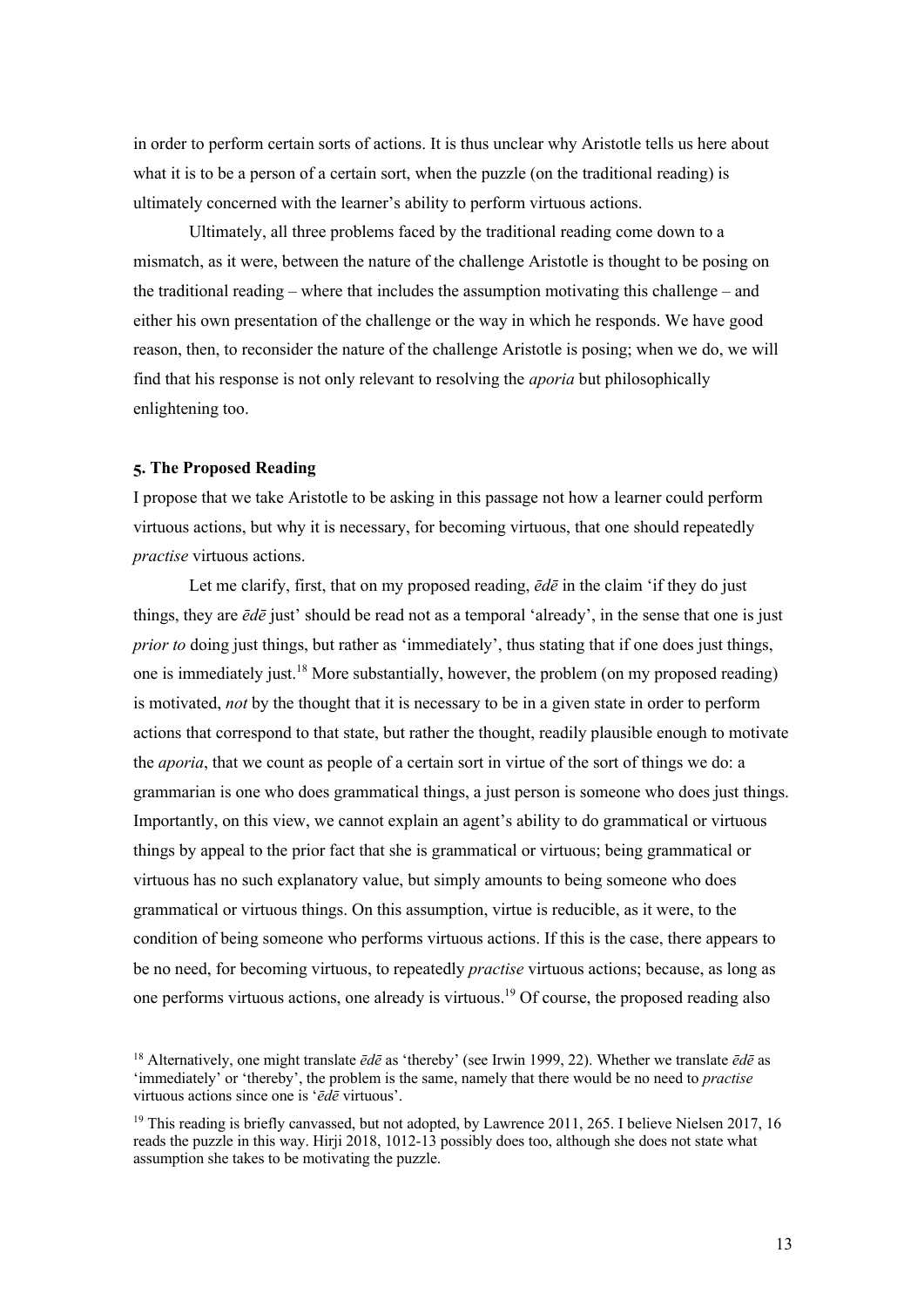raises the question as to how a *process of habituation* could be possible, but this is of secondary importance to the question of why such a process should be necessary.<sup>20</sup>

If this is the thought that motivates the problem, we ought to wonder where it originates from, and why Aristotle would be concerned that this challenge might be raised against his habituation thesis. The claim might have the status of an *endoxon*, a claim that Aristotle thinks is widely held and would likely be assumed by his audience. No doubt we do think there is an important connection between the things we do and the kinds of people we are, and Aristotle recognises that this might lead us to assume that someone who does things of a certain sort will thus count as a person of that sort. Alternatively, he might be concerned that some of his own previous remarks could be taken to suggest this picture. For Aristotle stressed in *NE* 2.2 that not only are the virtues both created and destroyed through the same things, but they also find their *exercise* in those same things (*hai energeiai en tois autois esontai*) ( $\text{IIO4a27-b3}$ ). If the *exercise* of virtue consists in the performance of virtuous actions, this might lead one to wonder what more there is to being virtuous than simply doing these things.

How, on the reading I am proposing, does Aristotle resolve the *aporia*? Aristotle begins with the case of skills, and through this sets up the distinctions he will employ in the case of virtue. Taking the example of grammar, in [A] and [B] Aristotle distinguishes between doing something grammatical (*grammatikon ti poiēseie*), which picks out the thing that is done*,* and doing something grammatically (*grammatikōs*), which picks out the way that a thing is done and refers to features of the agent.<sup>21</sup> This distinction, indicating two ways we can think about action, allows Aristotle to begin to respond to the challenge as follows. Through the example in [A] Aristotle can show that if we think about 'doing grammatical things' in terms simply of the thing done (*grammatikon ti*), then we would be wrong to think that, if someone does such things, she is thereby proficient in grammar. For we would not want to call either the chance doer or the student proficient in grammar.<sup>22</sup> Rather, as he explains in [B], the person who *is* 

 $20$  Contrast the traditional reading, where the question of why practice should be necessary (for one who *can* perform virtuous actions and thus must already be virtuous) is of secondary importance to the question of how it could be possible (for one who is not virtuous, namely, the learner). Notice, too, that the question of what is possible/impossible on each of the readings is importantly different: on the traditional reading what is called into question is how one who is not yet virtuous could *perform a virtuous action*; on the proposed reading the ability of such an agent to perform a virtuous action is not called into question, but rather how there could be a *process of becoming* virtuous.

<sup>21</sup> In particular his move to the *singular* – to '*something* grammatical' (*grammatikon ti*) away from the plural 'grammatical things' (*ta grammatika*) – is a sign that that some disambiguation is underway. It indicates that Aristotle is talking about a concrete doing, rather than a way of behaving. Indeed, we see much more precision in Aristotle's treatment of action from [A] onwards, including in his choice of action verbs.

<sup>22</sup> Aristotle is clearly contrasting these two agents with the person proficient in grammar in the next line.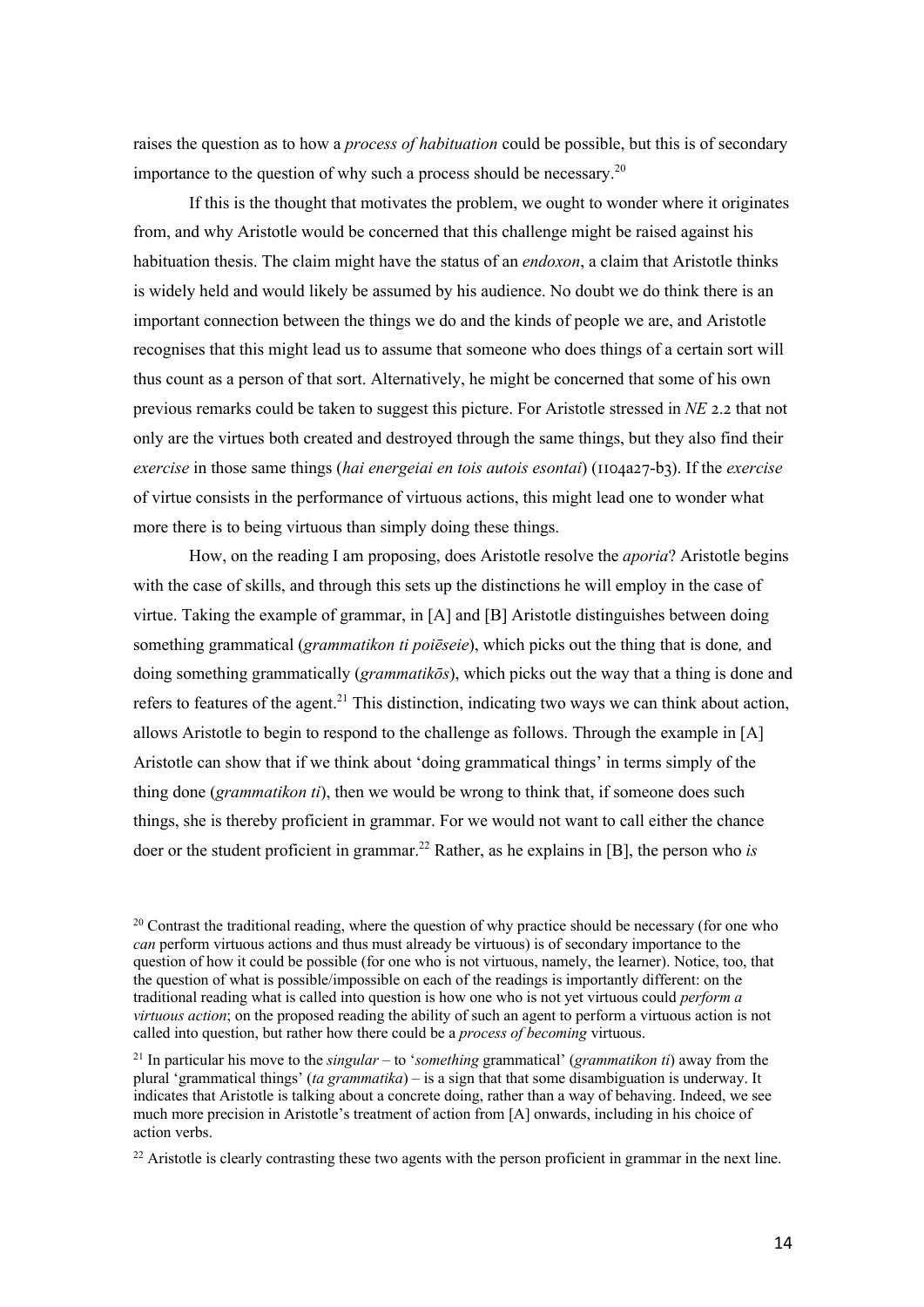proficient in grammar is the person who does grammatical things *grammatically*, which is to say that she does them in accordance with the knowledge of grammar within her.

In Section 6 below we will reflect on the structural difference between this response to the *aporia* and Aristotle's response on the traditional reading. For the present, however, not only does Aristotle's distinction disarm the challenge, but it also enables us to make sense of the thought that there is a process of *becoming* grammatical by doing grammatical things: a learner does grammatical things, considered in terms of the thing done, and becomes over time such as to do those things grammatically. This provides the structure of Aristotle's response in the case of the virtues. For if we apply the same distinction and reasoning in the case of the virtues, we can see too that it does not follow from an agent's simply doing just things that she is a just person; there is something further she must aim at.

However, Aristotle cannot conclude his argument yet, for there is more to do in order to show why a process of habituation is necessary for moral virtue, and to establish the conclusion that his original statement is, after all, well said.

Aristotle goes on, in [C], to point to a certain disanalogy between skill and virtue. The disanalogy, it turns out, has to do with the differing criteria for skilfully and virtuously performed action. Whilst acting skilfully requires that an agent act with knowledge, in the case of the virtues 'the things that are produced in accordance with the virtues *are not justly or temperately done* if they [simply] have a certain quality in themselves, but [only] if the agent acts having a certain quality' [D]; that is, the agent not only must act knowingly, she must also choose these actions for their own sake, and from a stable state of character [E]. On the traditional reading, where the original challenge is disarmed by [A], Aristotle's introduction of this disanalogy is somewhat puzzling. But on the proposed reading, its purpose is clear. The distinction between 'the thing done' (doing something grammatical or performing a virtuous action) and 'the way it is done' (acting grammatically or acting virtuously) allows Aristotle to show not only that there is an important distinction between the learner and the mature agent, but also what it is that our practice is directed towards. But since the truth conditions for virtuously and skilfully performed action are different, it would not suffice merely to point out, as he does at [B], that the person proficient in grammar is one who acts knowingly. For in the case of virtuously performed action, further conditions have to be satisfied as well.<sup>23</sup> Indeed,

<sup>&</sup>lt;sup>23</sup> Note that this way of reading the disanalogy – as showing the different truth conditions for virtuously and skilfully performed action – provides a way of responding to a concern raised by Vasiliou (attributed to Barney). He writes: 'One might be puzzled, however, about whether there really is a disanalogy between virtue and craft as Aristotle claims. After all, there is a "two-level" evaluation at work in each case: there is the evaluation of what was done and there is the evaluation of how it was done – was it done as the virtuous or craftsperson would do it? So where is the disanalogy?'  $(2011, 175)$ . On the proposed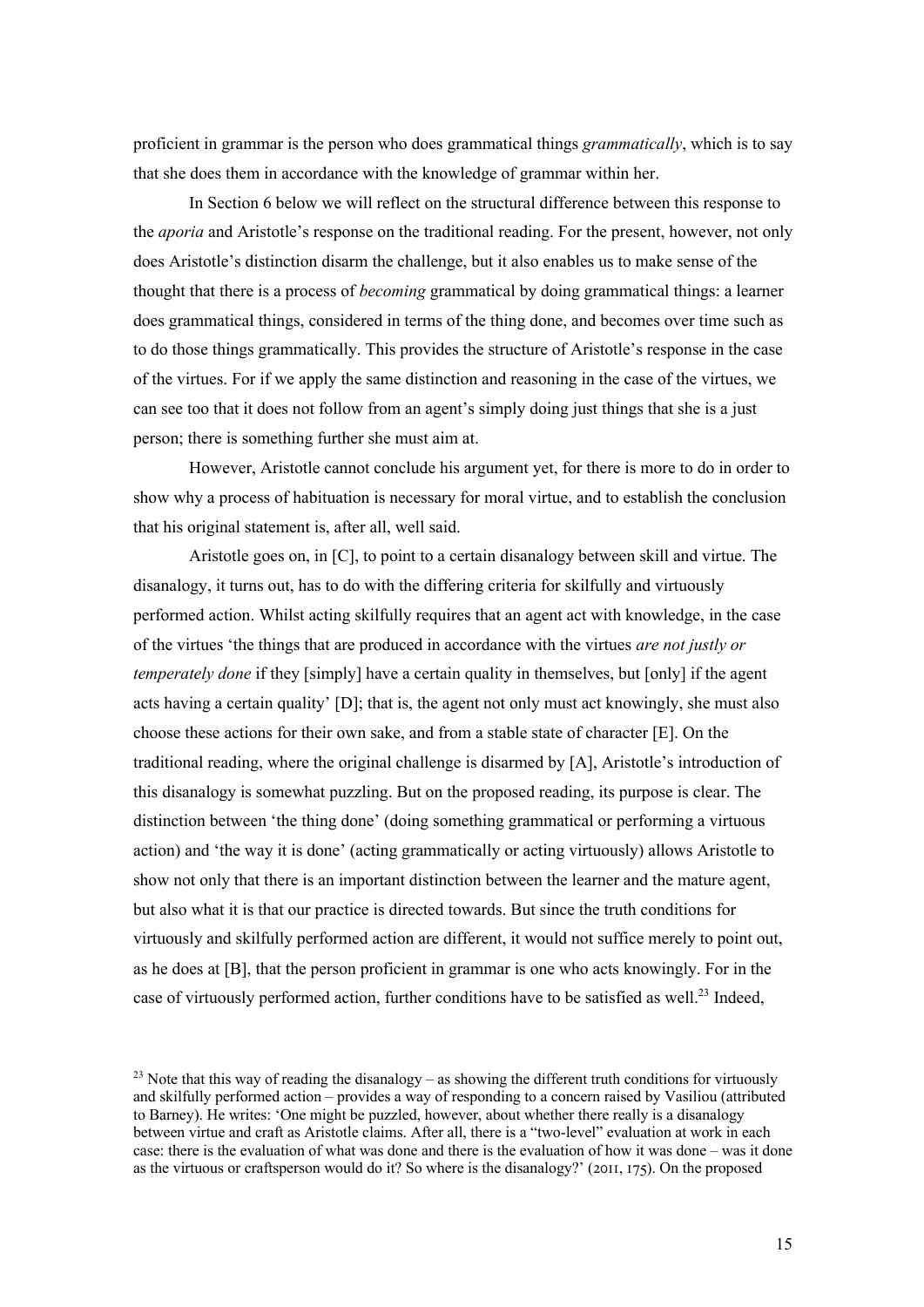this is just what Aristotle goes on to emphasise in [F], when he stresses that in the case of skills these agential conditions, except the knowledge condition, count for nothing (*ou sunarithmeitai*), whilst in the case of the virtues 'knowing is of no or of little worth (*ischuei*), but the others are not of little significance, but of all significance (*to pan dunatai*)' (1105a31-b4).

It is with the important difference in the truth conditions of skilfully and virtuously performed actions established that Aristotle can now return his attention to the original problem regarding the necessity of habituation.<sup>24</sup> Virtuous people are those who meet the conditions specified in [E], and Aristotle now explains in [G] that 'these [conditions] come about through doing just things many times'. The learner comes to meet the agential conditions on virtuously performed action by doing just things many times; this is why the habituation process is necessary for virtue. Then, targeting the assumption that gave rise to the original challenge – the assumption that we count as persons of certain sorts in virtue of what we do – Aristotle in effect reverses the order of explanation, claiming that 'things are called just, when they are such as the just person would do' [H]. At any rate, 'the person who does these things is not just, but only if they act as just people act' [I]. This claim, then, is the counterpart of claims [A] and [B] about skills, and makes clear that the important connection between doing just things and being a just agent concerns not simply *what* one does, but the *way* in which one does it. Through [I] Aristotle not only undermines the original challenge (that an agent who does just things is thereby just), but shows at the same time that there is something to aim at in our moral lives, over and above performing just actions. The aim is to become such as to do these things knowingly, and to choose these actions for their own sake, and to do so from a firm and unchanging state. Aristotle can thus conclude in [J] that it is, after all, 'well said' that 'the just person becomes so by doing just things', and not only that, but that 'no-one would ever stand a chance of becoming good without doing these things'.

#### **G. Why we Should Favour the Proposed Reading**

In Section 4 above I pointed to three main problems that the traditional reading faces: ( $\overline{\phantom{a}}$ ) that it does not fit readily and straightforwardly with Aristotle's presentation of the puzzle, (2) that it fails to make sense of the *aporia* and show this to be something genuinely worth engaging with, and (\_) that Aristotle's response is not clearly relevant to the concerns raised in the *aporia* or to establishing his conclusion. The proposed reading, meanwhile, faces none of these problems.

reading, there is indeed an evaluation of what is done and how it was done in each case, but the disanalogy concerns the different truth conditions of the latter in the case of the virtues and the skills.

<sup>&</sup>lt;sup>24</sup> Aristotle's return to the original challenge is signalled in [G] by a return, from the language of τὰ δὲ κατὰ τὰς ἀρετὰς γινόμενα, to the τὰ δίκαια language of the challenge and *NE* °.û.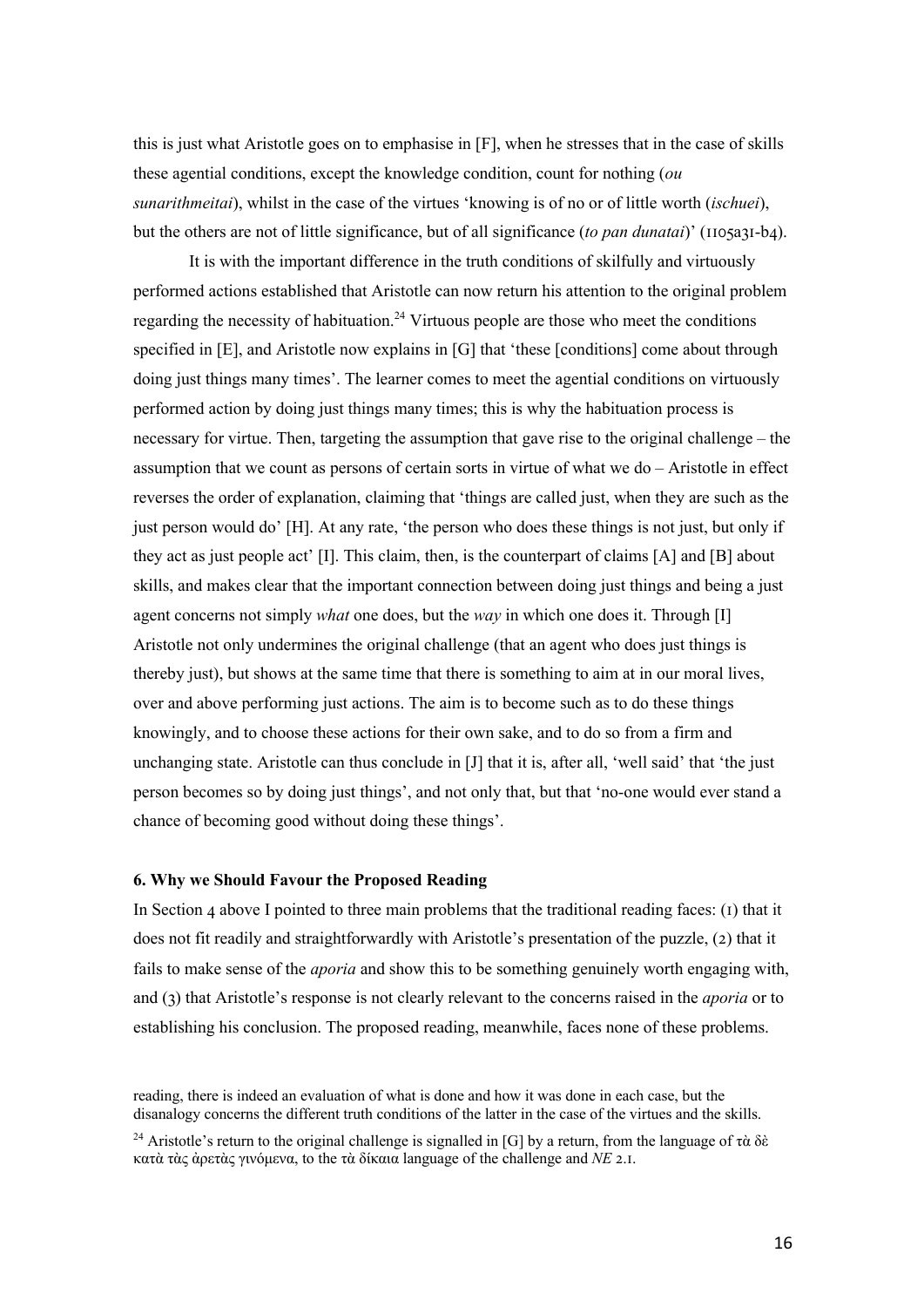On the proposed reading, it is clear how the assumption that virtue is reducible to the condition of being someone who performs virtuous actions poses a problem for the thought that by practice of just actions we become just: if someone does just things, she is immediately, or thereby, just; it follows, apparently, that there is no need, for being just, for a process of becoming just through the repeated practice of just actions. Indeed, the proposed reading fits especially well with Aristotle's presentation of the puzzle, which puts the issue explicitly in terms of the necessity of habituation.

That Aristotle is concerned to defend the necessity of practice – which would be called immediately into question by the assumption that virtue is reducible to the condition of being someone who performs virtuous actions – is evident both in his presentation of the puzzle and its surrounding context. Note, first, that in *NE* 2.1 Aristotle stated only that 'we become just by doing just things' whilst, as we have seen, in *NE* 2.4 Aristotle asks instead how we can maintain that 'it is *necessary* (*dei*) to become just by doing just things'. The addition of *dei* here signals a particular concern with the necessity of practice. Notice too that Aristotle also emphasises the necessity of practice in his conclusion, where he asserts not only that his original statement is well said, but in addition stresses that 'no one would ever become good without doing these things' ( $1005b12$ ). This emphasis is apparent once more in Aristotle's concluding remarks to the passage, in which he contrasts those who practise virtuous actions with those who seek refuge in arguments. Aristotle's emphasis here on the necessity of practising virtuous actions if we are to become virtuous supports the thought that this is the claim he wishes to defend.

The proposed reading also makes better sense of Aristotle's thought that his reader may be genuinely puzzled by his claim that we become just by doing just things, and why this puzzlement is something worth engaging with. On the traditional reading, the ready availability of a counterexample to the assumption which motivates the problem casts significant doubt on whether Aristotle could suppose that his reader would be genuinely puzzled by the claim we become just by doing just things. It might appear, at first glance, that the proposed reading is vulnerable to a similar objection, since the challenge would seem to be swiftly disarmed again. But notice that on the proposed reading the *aporia* is only resolved through philosophical work. In order to disarm the challenge, Aristotle must make an interesting and substantial distinction, and one not readily available prior to posing and engaging with this *aporia*: the distinction between *doing a just action* and *doing a just action justly*. Only by introducing this distinction can Aristotle show that, from *the doing of a just action*, it does not follow that a person is just, and clarify that this is the sense of action he had in mind when he originally claimed that we become just by doing just things (as shown from [G]-[J]).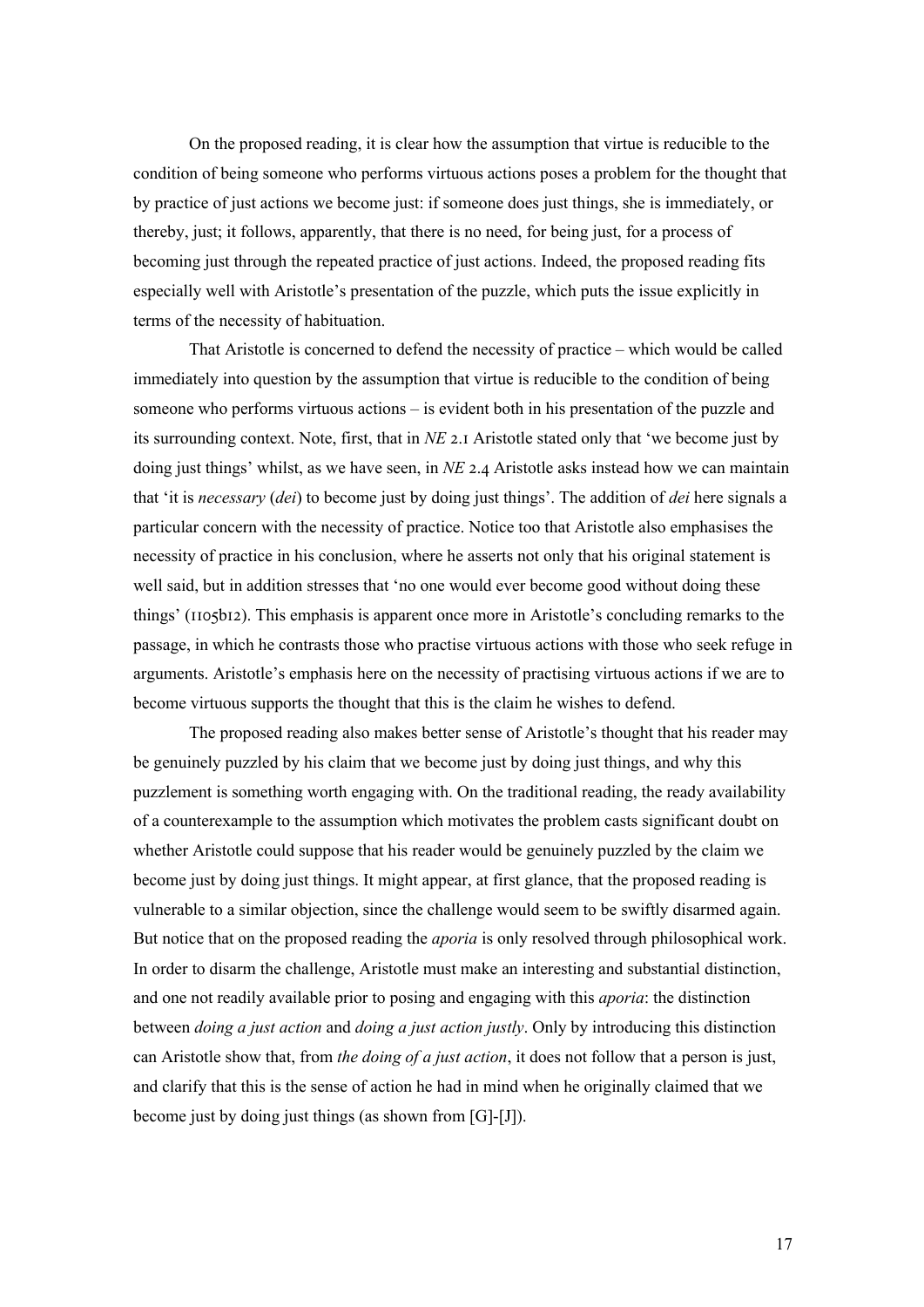Moreover, and appropriately for a genuine *aporia*, we see Aristotle engaging with the thoughts that gave rise to the challenge. For whilst his distinction allows him to disarm the challenge, it also allows him to grant that there is some truth to the assumption which motivated the *aporia*, namely that there is an intimate connection between what we do and the kinds of people we are. The person proficient in grammar *is* someone who does grammatical things, just not in any old way: she does them grammatically. And likewise for the virtuous person.<sup>25</sup> The important connection between the kinds of people we are and what we do does not concern action understood simply in terms of the thing done, but rather action understood as incorporating both the thing done and the way in which it is done. In short, the *aporia* is well motivated, and by engaging with it, and doing so philosophically, Aristotle can shed light on the relation between virtue and action.

Finally, on the proposed reading each step of Aristotle's response is relevant to the concerns raised in the *aporia* and clearly contributes to establishing Aristotle's conclusion. On the proposed reading, the *aporia* is generated by the assumption that we count as persons of a certain sort in virtue of what we do (or, less prosaically, that – in the case of virtue – virtue is reducible to the condition of being someone who performs virtuous actions); we should expect a resolution to the *aporia* to involve an examination of what it is to be a person of a certain sort, and this is just what we find. Moreover, the proposed reading can explain why Aristotle does not conclude his argument following the grammar example, but goes on to discuss the disanalogy between virtue and skills. Aristotle cannot conclude his argument until he has addressed this disanalogy, precisely because the requirements for being a virtuous agent are more demanding than those for being a skilled agent. If he did not acknowledge this, a reader might conclude on the basis of [B] that simply by performing virtuous actions knowingly, one is virtuous, and that acquiring knowledge is all there is to aim at. But, as Aristotle makes clear, knowledge is the least important agential condition in the case of virtue; more important are the choice and stability conditions, and indeed, it is towards achieving these conditions that the practice of just actions is especially directed.

#### **L. The Wider Significance of the Proposed Reading**

This, then, is Aristotle's response to the hypothetical challenge to his account of moral habituation. Faced with the problem that, if we are virtuous simply because we do virtuous things, it is puzzling why we should need to practise such things in a process of moral

<sup>&</sup>lt;sup>25</sup> Unlike the traditional reading, then, this reading can make sense of what Aristotle writes in [B] with its focus on the *person* and the way in which they behave, which seemed irrelevant if his concern was with the learner's ability to perform virtuous actions.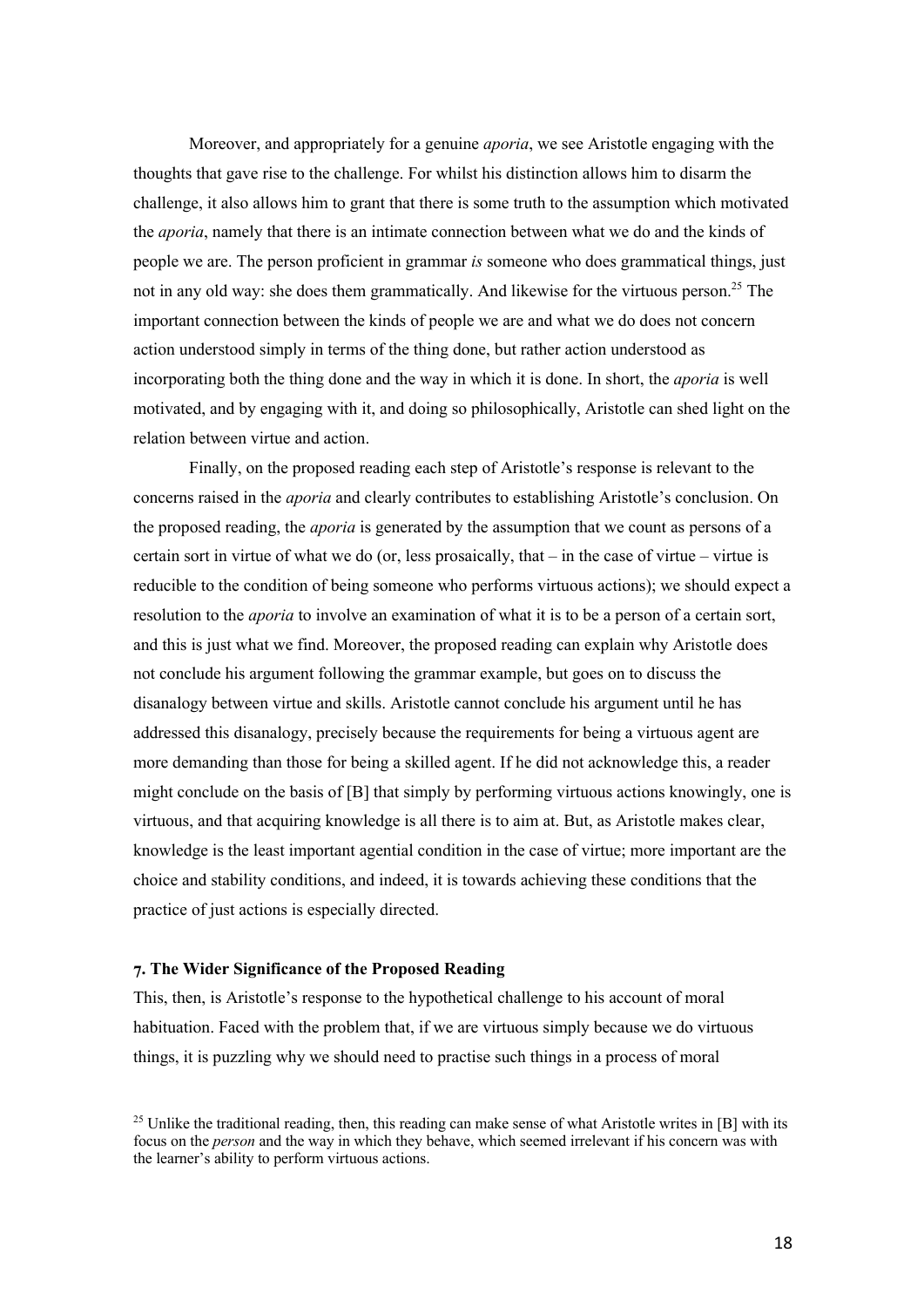habituation, Aristotle has shown that we are virtuous only if we meet three agential conditions, and that these conditions are only met through the repeated practice of virtuous actions.<sup>26</sup> So understood, Aristotle's resolution of the *aporia* informs his claim that we become just by doing just things, allowing him to tell us something of what this process involves and what it is directed towards.

I want to end, however, by pointing to the further philosophical significance of reading the passage in the way proposed. Because on the proposed reading (but not on the traditional reading) Aristotle is primarily concerned with why habituation should be necessary, and because Aristotle responds as he does, pointing to the agential conditions that must be met if we are to be virtuous, we are naturally and cogently led to the posing of two further questions, each concerned with the necessity of this process: (i) Why are the three agential conditions something we should *aim at meeting*, over and above simply performing virtuous actions? and (ii) Why is *practice* – that is, the very *doing* – of virtuous actions necessary in order for us to meet these conditions?<sup>27</sup>

Both of these questions can serve as routes to a deeper understanding of Aristotle's ethical theory, though a full treatment of either question goes beyond the scope of this paper. In the remainder of this paper, I thus limit my focus to the first question – since this question is especially pertinent in light of the assumption motivating the puzzle of  $NE$  2.4  $-$ <sup>28</sup> and to the material in *NE* 2.4 which may be employed in developing an answer on Aristotle's behalf.<sup>29</sup> The

<sup>26</sup> Or certainly the second and third conditions, concerning choice and stability. The *haper* in [G] clearly refers back to these two conditions at least. For the purposes of this paper I leave it open whether Aristotle also thinks that the knowledge condition is met through practice of virtuous actions.

 $27$  On the traditional reading, on the other hand, which takes Aristotle's response to the challenge to be that it is perfectly possible to perform virtuous actions without already being virtuous, this challenge is done and dusted by the response, and it prompts no further or deeper questions.

 $28$  For discussion of the challenges in answering the second question, see Hursthouse 1988. I discuss in Hampson *forthcoming* why practical engagement in virtuous action is necessary in order to meet the conditions of virtuously performed action, and in particular, the motivational condition. See also Hampson 2019.

<sup>&</sup>lt;sup>29</sup> It might be argued, in defence of those commentators who took Aristotle in *NE* 2.4 to be drawing a distinction between 'genuine' virtuous actions on the one hand, and the 'not strictly' virtuous actions of a learner on the other, that these commentators at least had available a simple answer to our question: since, on this view, an agent does not perform virtuous actions unless she meets the three agential conditions, she must aim to meet these conditions if she wishes to perform genuinely virtuous actions, where virtuous actions are understood as morally 'good' actions. Thus, if we wish to perform morally good actions, it is necessary that we come to meet these three conditions. This, however, cannot be our answer, since, as we have seen, the agential conditions listed at 1105a31-33 are not conditions on an action counting as *virtuous*, but on an action counting as *virtuously* performed. Even the learner can, and (in the case of successful habituation) does, perform genuinely virtuous actions. Moreover, Aristotle's second agential condition, that the agent must choose virtuous actions for their own sakes, suggests that these actions have an independent value that makes them worth so choosing. Elsewhere he tells us that virtuous actions themselves have the quality of being fine *(kalon*, 1099a7-15; 1099a21-4; 1109a30; 1116a10-12; 1120a11-15). This being the case, we can ask with renewed emphasis: if virtuous actions themselves have this value,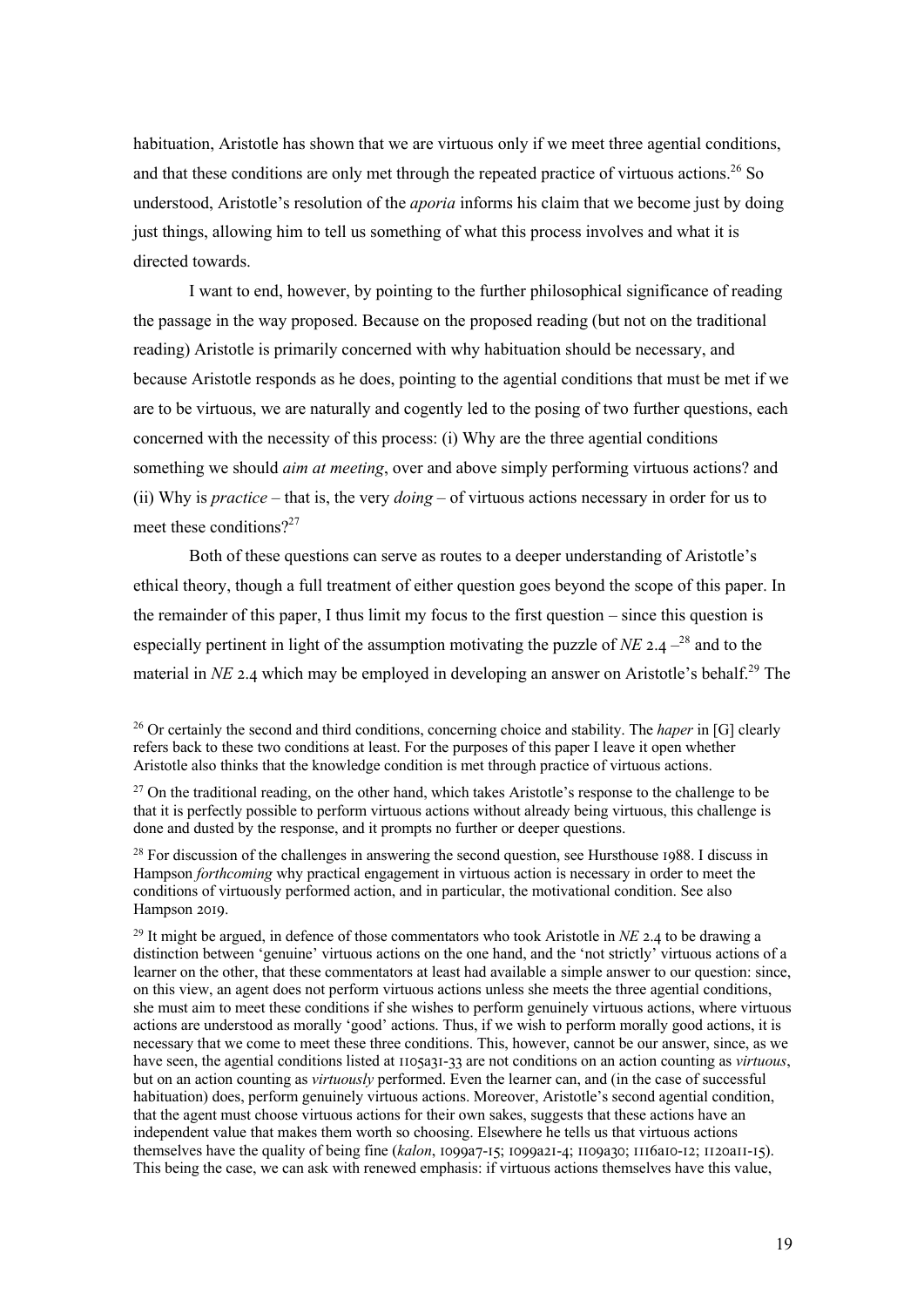question why virtue is worth aiming at is, in many ways, at the heart of the dispute between virtue theorists and other so-called act-centred approaches to morality, and whilst it is not my aim to defend Aristotle's view as such, I believe that the proposed reading of the passage helps us to appreciate the approach to this question that Aristotle takes.

There is a temptation to seek an answer to our question in the stability condition. For, insofar as this condition would seem to guarantee that an agent will reliably perform virtuous actions, as opposed to doing so infrequently or by chance, we might suppose that the value of virtue thus lies not just in its enabling or issuing in right action, but in doing so reliably – in *guaranteeing* right action. But such an explanation is unsatisfactory for two reasons. First, it does not account for the significance of the other two conditions. And secondly, it still places the emphasis on the agent's ability simply to perform the right actions – 'we want, above all to perform the right actions, so we should want to do so reliably' – which is the position occupied by our imagined act-centred opponent, who asks why virtue and not merely right action is something we should aim at.

I believe, however, that the distinctions Aristotle introduces in order to resolve the *aporia* on the proposed reading – distinctions which we must attend to carefully on this reading – help to show why being virtuous is something we should aim at. To see how this is so, it will be helpful to remind ourselves briefly of the overall project in which Aristotle is engaged. The focus of the *Nicomachean Ethics* is the human good and what a good human life consists in  $(e.g. 1094b10-II, 1002a14-I5).$ <sup>30</sup> Aristotle is concerned, that is, with what *human excellence* and a *good human life* amounts to, rather than the question of what makes *actions*, as such, good. Now, as both Aristotle's discussion of the human function in  $NE$  1.7 and examination of the human soul in  $NE$  I.13 make clear, the human good is importantly connected with human nature, and the kinds of beings we are. As Aristotle's investigation proceeds, we learn that we are beings whose nature is both practical and contemplative (e.g.  $1077aI5-I6$ ,  $1178aI4$ ). Much of Aristotle's discussion throughout the *Nicomachean Ethics*, and in particular his discussion of moral virtue, has to do with our *practical* nature. We can see Aristotle as concerned here, then, with our excellence as practical beings.

Our practical nature concerns our ability to act, and to engage, generally speaking, with what is *prakton* (practicable, doable). It is uncontroversial, then, to suppose that at least part of

why is it not enough for an agent simply to perform these actions? Why is it important that she performs these *virtuously*?

<sup>30</sup> Indeed, the focus on the *human* good and a good *human life*, is perhaps already a feature of Aristotle's ethics that marks it out from other (modern) ethical approaches concerned primarily with the concept of right action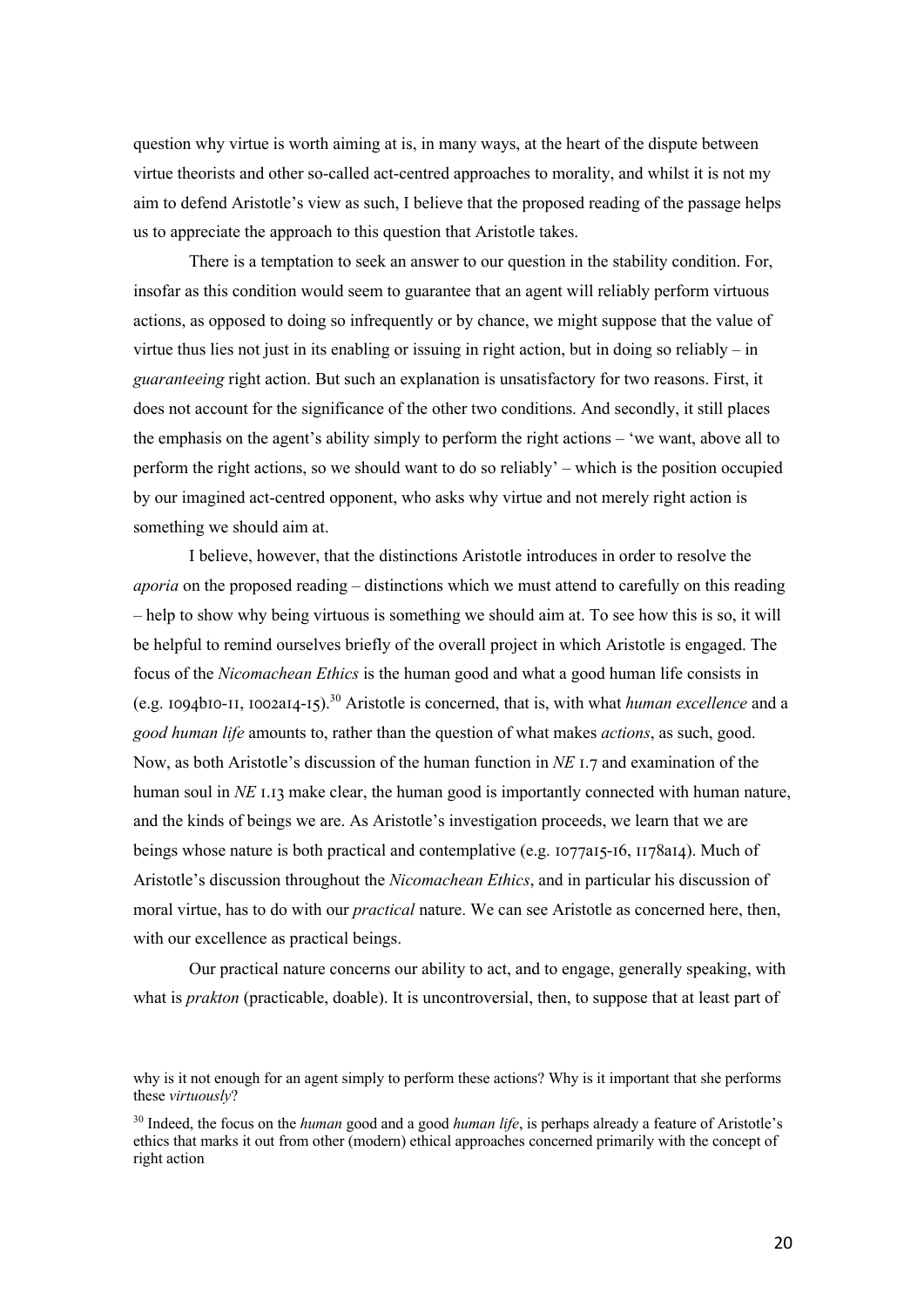our excellence as practical beings will have to do with the actions we perform. We might reasonably suppose, moreover, that our being the best agents we can be will involve performing the best sorts of actions, and that the best actions are fine and virtuous actions. So far, then, our question would seem to retain its force, and we might ask why we shouldn't count as excellent agents simply in virtue of performing fine and virtuous actions? The distinctions Aristotle employs in resolving the *aporia* provide the materials to answer this question.

We saw earlier, in the grammar example, that Aristotle draws a distinction between the thing done and the way it is done. I suggested then that in doing so Aristotle presents us with two ways of thinking about action. I now propose, in addition to this, that his distinction also presents us with two ways of thinking about being an agent. We can think about being an agent in a thinner sense, as concerned with the actions that are performed (the things done), or in a thicker sense, as concerned with the way in which one acts, that is, with one's epistemic and evaluative attitudes associated with the actions one performs. So understood, *NE* 2.4 invites us to think not only about the nature of action, but the nature of agency, and encourages us to conceive of agency in a richer way.

Each of the agential conditions emphasised by Aristotle in this passage picks out an important aspect of our agential nature, pertinent to our excellence as practical beings. The knowledge condition is tied to our nature as rational beings, with a capacity for practical reason. The choice condition, meanwhile, acknowledges that we are also desiring beings, endowed specifically with the capacity for choice (*prohairesis*, see esp.  $\overline{\text{III1b6-10}}$ ). Indeed, if we turn to *NE* 6, we learn that choice is to be understood either as desiderative intellect (*orektikos nous*) or deliberative desire (*orexis dianoētikē*,  $\overline{I}$  139b4-5), suggesting that it is a capacity connected with both our desiring and our rational nature, and crucially concerned with action.<sup>31</sup> Each of these capacities, for practical reason and for choice, are concerned with action and thus form part of our agential nature, alongside the capacity to act in the narrower sense. The stability condition, meanwhile, indicates that being an agent of a certain sort and acting in a certain 'way' is not something achievable on occasion, or something episodic, but something extended over time and, ultimately, concerned with life as a whole.<sup>32</sup>

If we then ask what our *excellence* as agents – as practical beings – consists in, a plausible answer is that it consists in this: our performing fine actions; our having knowledge of

<sup>&</sup>lt;sup>31</sup> Importantly, insofar as choice involves desire, it involves an evaluation of an object. The virtuous agent, who chooses virtuous actions for their own sake, correctly evaluates virtuous actions, and is in this way responsive to their inherent value.

<sup>32</sup> This coheres with Aristotle's view that *eudaimonia* is not episodic, but necessarily whole and extended in time ( $1098aI4-I9$ ).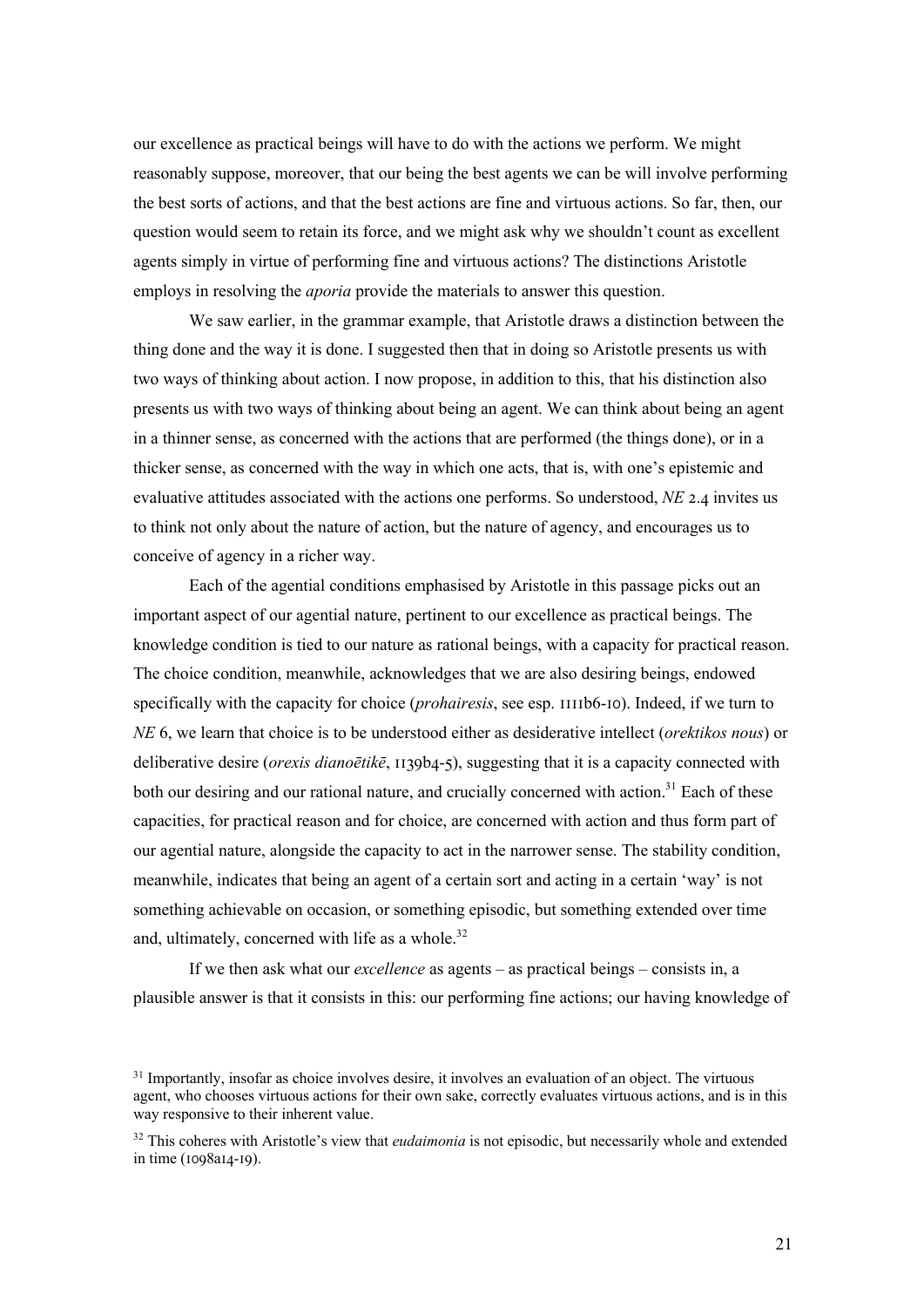these actions;<sup>33</sup> our motivational states being responsive to the value of these actions such that we choose them on account of the value we correctly identify them as having; and this being a stable and permanent characteristic of ourselves. In stressing the importance of our coming to meet the three agential conditions of *NE* 2.4, Aristotle need not be seen as claiming that an action itself is made better when performed in a certain way,<sup>34</sup> but that as practical beings, we are in our best condition when each of our capacities concerned with action is in its best condition and responsive to the nature – including the value – of things within the practical sphere.<sup>35</sup> This, I submit, is what the proposed reading enables us to see.

Let me end by bringing this discussion back to the context in which Aristotle first asserted that we become just by doing just things, namely in elucidating his claim that character virtue 'arises from habit' (*ex ethous perigignetai*, *NE* 1103a17). For in responding to the *aporia*  raised in *NE* 2.4, Aristotle also tells us something of the sense of habit he has in mind when he made this claim. In showing that the habituation process is aimed at achieving the conditions concerning knowledge, choice and stability, Aristotle makes clear that in speaking of habit and the formation of habit, he is not conceiving of habit simply as a state from which certain sorts of actions regularly or reliably issue. Aristotle's notion of habit here seems to pick out something more like a way of being, and the habituation process to describe something more like the formation of a second nature.<sup>36</sup> Through the habituation process we come to act in a certain way, where this way of acting – which includes our epistemic and evaluative attitudes – becomes a part of our nature.<sup>37</sup> Perhaps this also helps to explain why practical engagement in

<sup>&</sup>lt;sup>33</sup> Aristotle does not tell us what the virtuous agent knows when she acts virtuously. Certainly, she knows which actions to perform; it is also plausible that she knows of these actions that they are fine.

 $34$  This is a further claim he may, or may not, wish to defend. My point is that we do not need to defend this claim in order to see why – given Aristotle's project – he recommends that we aim at the three agential conditions.

<sup>&</sup>lt;sup>35</sup> For a discussion along similar lines, see Crisp 2015, esp. §5. Crisp writes: 'there is room for virtue ethics as a theory about *the kind of person one should be*. According to virtue ethics so construed, being virtuous is morally valuable in itself'  $(27I, my emphasis)$ . Of the disposition to act 'rightly', he continues: 'What is really valuable is the "categorical" base of the disposition to feel and to act in the right way, and that, on the Aristotelian view, consists primarily in a properly habituated set of standing concerns, desires, and wishes, along with the cognitive capacity to grasp what is morally salient in the circumstances and what those circumstances require of one. As we develop such an account, it becomes hard not to think that the burden of proof is on those who deny the moral value of being such a person.'

<sup>&</sup>lt;sup>36</sup> See *NE* 1152a31-3: '[habit] is like nature, as Evenus says: "Habit, I say, is longtime training my friend, and in the end training is nature for human beings"' (ὅτι τῇ φύσει ἔοικεν, ὥσπερ καὶ Εὔηνος λέγει. φημὶ πολυχρόνιον μελέτην ἔμεναι, φίλε, καὶ δή ταύτην ἀνθρώποισι τελευτῶσαν φύσιν εἶναι, trans. Irwin). For further discussion of the sense in which virtue is a 'second nature', see amongst others Burnyeat  $1980, 74$ -5; Vasiliou 1996, 779-81; McDowell 1998, 169-73.

<sup>&</sup>lt;sup>37</sup> Of course, habituation also effects a good disposition with regard to feeling, since virtue is a mean in feeling, as well as action ( $1106b24-5$ ).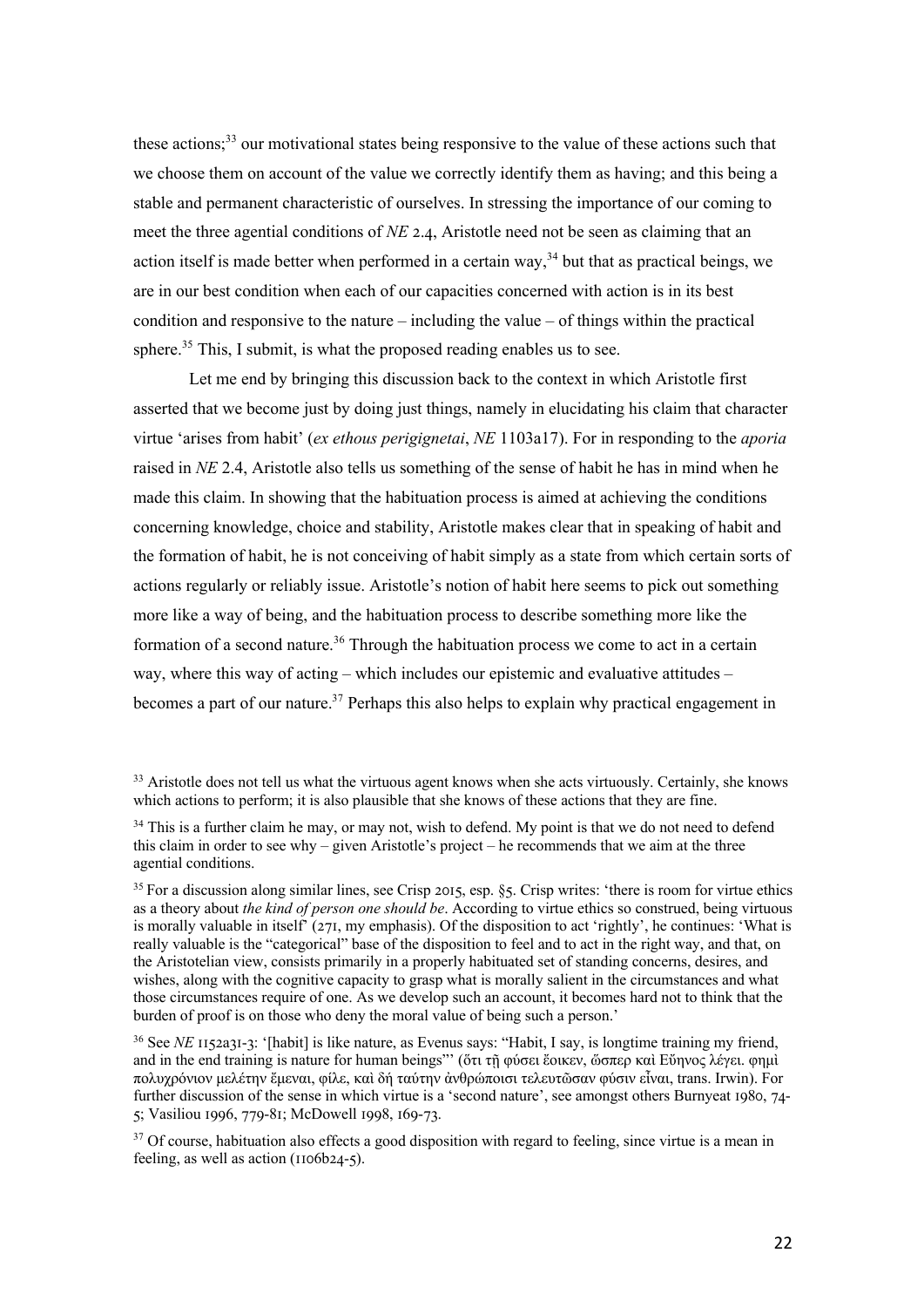virtuous action is necessary to achieve this state. For if the aim of the habituation process is to become certain sorts of *agents*, it is hard to see how this could be achieved but through action.<sup>38</sup>

## **References**

Aufderheide, J. (2017). Is Aristotle a Virtue Ethicist? In: V. Harte and R. Woolf, eds., *Old Chestnuts and Sacred Cows. Cambridge, pp. 199-220.* 

Broadie, S. (1991). *Ethics with Aristotle*. Oxford.

Broadie, S. and Rowe, C. J. (2002). *Aristotle, Nicomachean Ethics.* Oxford.

Burnyeat, M. (1980). Aristotle on Leaning to Be Good. In: A. O. Rorty, ed., *Essays on Aristotle's Ethics*. Berkeley, pp. 69-92.

Bywater, I. , ed. (\hkF). *Aristotelis Ethica Nicomachea.* Oxford.

Crisp, R. (2015). A Third Method of Ethics? *Philosophy and Phenomenological Research* 90, pp. 257-273.

Hampson, M. (*forthcoming*). The Learner's Motivation and the Structure of Habituation in Aristotle. *Archiv für Geschichte der Philosophie.* 

Hampson, M. (2019). Imitating Virtue. *Phronesis* 64, pp. 292-320.

Hardie, W. F. R. (\klh). *Aristotle's Ethical Theory.* Oxford.

Hirji, S. (2018). Acting Virtuously as an End in Aristotle's *Nicomachean Ethics*. *British Journal for the History of Philosophy* 26, pp. 1006-26.

Hursthouse, R. (1988). Moral Habituation: A Review of Troels Engberg-Pedersen's *Aristotle's Theory of Moral Insight. Oxford Studies in Ancient Philosophy* 6, pp. 201-19.

Hutchinson, D. S. (1995). Ethics. In: J. Barnes, ed., *The Cambridge Companion to Aristotle*. Cambridge, pp. 195-232.

Irwin, T., tr. (1999). *Aristotle, The Nicomachean Ethics, 2nd edn. Indianapolis.* 

<sup>&</sup>lt;sup>38</sup> For their many helpful questions and comments, I thank audiences at the 2017 UCL-Yale workshop on Virtue & Value, the 2017 meeting of the Southern Association for Ancient Philosophy in Oxford, the London Ancient Philosophy Research Group and the Lyceum Society Seminar. I especially thank David Charles for discussion of this material, and Joachim Aufderheide, Elena Cagnoli, Giulio Di Basilio and Vasilis Politis for their insightful written comments. I am grateful to the anonymous reviewer whose comments have much improved this paper, and to the editors of this journal. Finally, I thank Fiona Leigh for many hours spent puzzling over  $NE$  2.4.